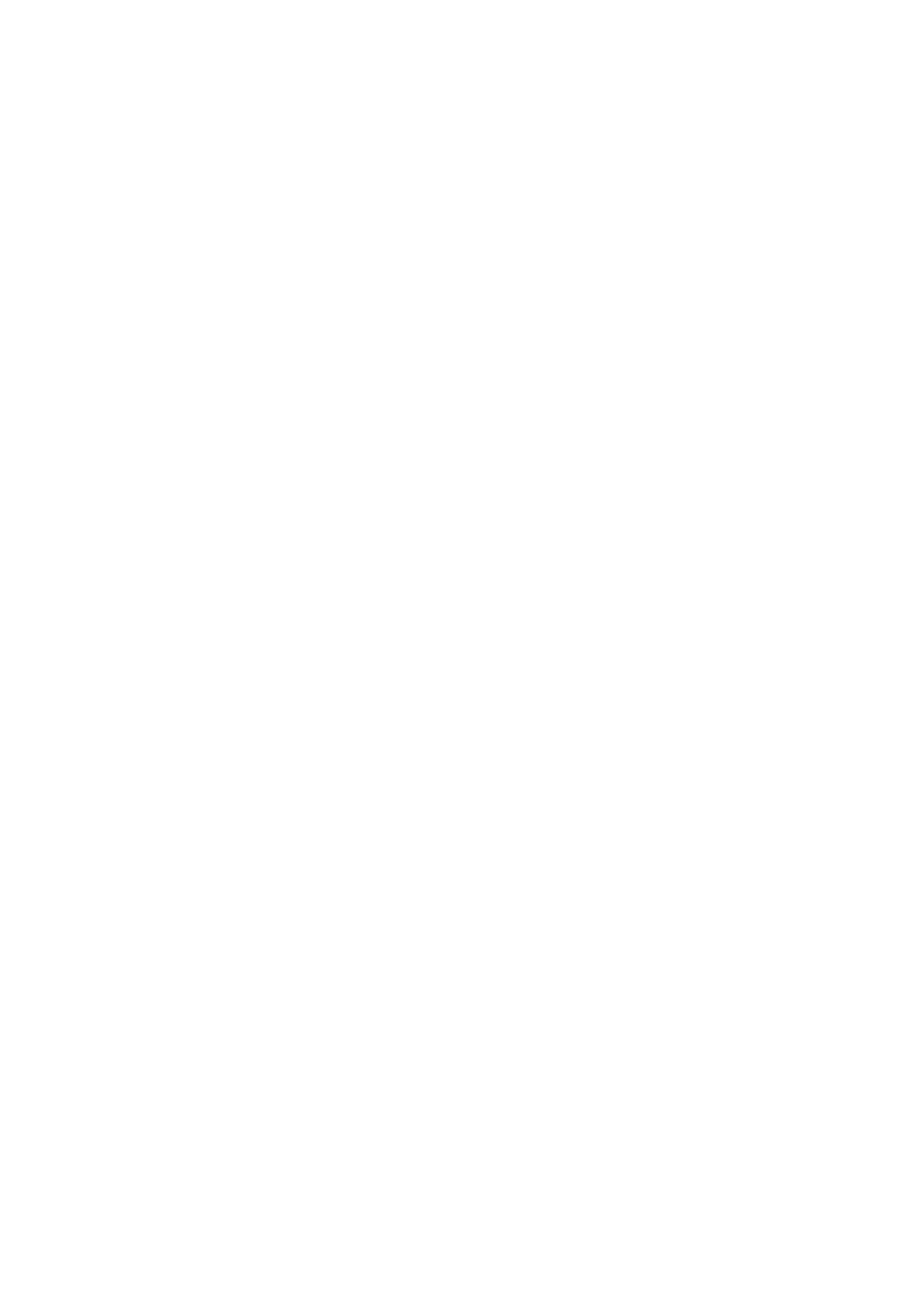The Project Gutenberg EBook of Metamorphosis, by Franz Kafka Translated by David Wyllie.

This eBook is for the use of anyone anywhere at no cost and with almost no restrictions whatsoever. You may copy it, give it away or re-use it under the terms of the Project Gutenberg License included with this eBook or online at www.gutenberg.net

\*\* This is a COPYRIGHTED Project Gutenberg eBook, Details Below \*\* \*\* Please follow the copyright guidelines in this file. \*\*

Title: Metamorphosis

Author: Franz Kafka

Translator: David Wyllie

Release Date: August 16, 2005 [EBook #5200] First posted: May 13, 2002 Last updated: May 20, 2012

Language: English

\*\*\* START OF THIS PROJECT GUTENBERG EBOOK METAMORPHOSIS \*\*\*

Copyright (C) 2002 by David Wyllie.

### **Metamorphosis Franz Kafka**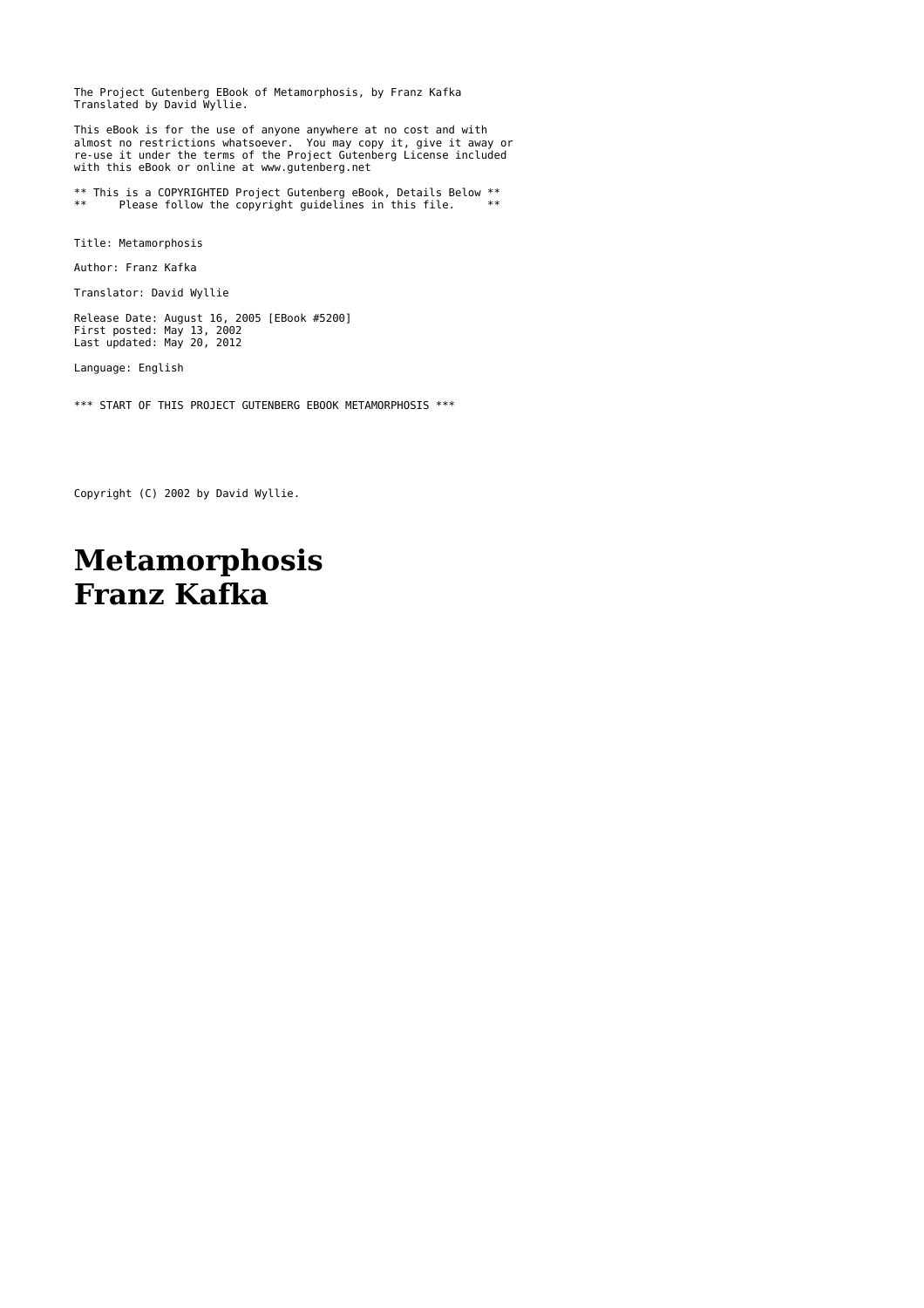**Translated by David Wyllie**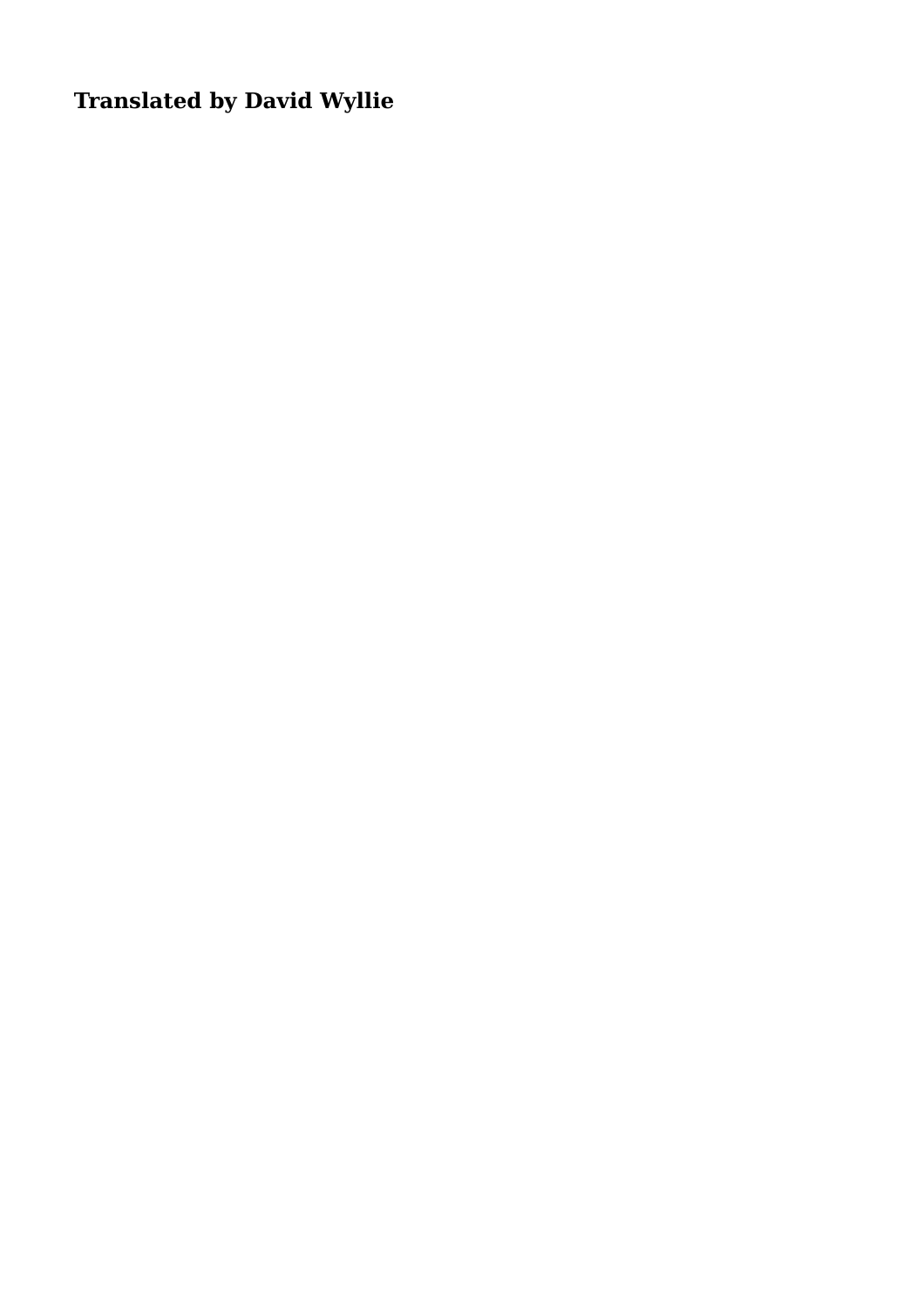#### **I**

One morning, when Gregor Samsa woke from troubled dreams, he found himself transformed in his bed into a horrible vermin. He lay on his armour-like back, and if he lifted his head a little he could see his brown belly, slightly domed and divided by arches into stiff sections. The bedding was hardly able to cover it and seemed ready to slide off any moment. His many legs, pitifully thin compared with the size of the rest of him, waved about helplessly as he looked.

"What's happened to me?" he thought. It wasn't a dream. His room, a proper human room although a little too small, lay peacefully between its four familiar walls. A collection of textile samples lay spread out on the table - Samsa was a travelling salesman - and above it there hung a picture that he had recently cut out of an illustrated magazine and housed in a nice, gilded frame. It showed a lady fitted out with a fur hat and fur boa who sat upright, raising a heavy fur muff that covered the whole of her lower arm towards the viewer.

Gregor then turned to look out the window at the dull weather. Drops of rain could be heard hitting the pane, which made him feel quite sad. "How about if I sleep a little bit longer and forget all this nonsense", he thought, but that was something he was unable to do because he was used to sleeping on his right, and in his present state couldn't get into that position. However hard he threw himself onto his right, he always rolled back to where he was. He must have tried it a hundred times, shut his eyes so that he wouldn't have to look at the floundering legs, and only stopped when he began to feel a mild, dull pain there that he had never felt before.

"Oh, God", he thought, "what a strenuous career it is that I've chosen! Travelling day in and day out. Doing business like this takes much more effort than doing your own business at home, and on top of that there's the curse of travelling, worries about making train connections, bad and irregular food, contact with different people all the time so that you can never get to know anyone or become friendly with them. It can all go to Hell!" He felt a slight itch up on his belly; pushed himself slowly up on his back towards the headboard so that he could lift his head better; found where the itch was, and saw that it was covered with lots of little white spots which he didn't know what to make of; and when he tried to feel the place with one of his legs he drew it quickly back because as soon as he touched it he was overcome by a cold shudder.

He slid back into his former position. "Getting up early all the time", he thought, "it makes you stupid. You've got to get enough sleep. Other travelling salesmen live a life of luxury. For instance, whenever I go back to the guest house during the morning to copy out the contract, these gentlemen are always still sitting there eating their breakfasts. I ought to just try that with my boss; I'd get kicked out on the spot. But who knows, maybe that would be the best thing for me. If I didn't have my parents to think about I'd have given in my notice a long time ago, I'd have gone up to the boss and told him just what I think, tell him everything I would, let him know just what I feel. He'd fall right off his desk! And it's a funny sort of business to be sitting up there at your desk, talking down at your subordinates from up there, especially when you have to go right up close because the boss is hard of hearing. Well, there's still some hope; once I've got the money together to pay off my parents' debt to him - another five or six years I suppose - that's definitely what I'll do. That's when I'll make the big change. First of all though, I've got to get up, my train leaves at five."

And he looked over at the alarm clock, ticking on the chest of drawers. "God in Heaven!" he thought. It was half past six and the hands were quietly moving forwards, it was even later than half past, more like quarter to seven. Had the alarm clock not rung? He could see from the bed that it had been set for four o'clock as it should have been; it certainly must have rung. Yes, but was it possible to quietly sleep through that furniture-rattling noise? True, he had not slept peacefully, but probably all the more deeply because of that. What should he do now? The next train went at seven; if he were to catch that he would have to rush like mad and the collection of samples was still not packed, and he did not at all feel particularly fresh and lively. And even if he did catch the train he would not avoid his boss's anger as the office assistant would have been there to see the five o'clock train go, he would have put in his report about Gregor's not being there a long time ago. The office assistant was the boss's man, spineless, and with no understanding. What about if he reported sick? But that would be extremely strained and suspicious as in fifteen years of service Gregor had never once yet been ill. His boss would certainly come round with the doctor from the medical insurance company, accuse his parents of having a lazy son, and accept the doctor's recommendation not to make any claim as the doctor believed that no-one was ever ill but that many were workshy. And what's more, would he have been entirely wrong in this case? Gregor did in fact, apart from excessive sleepiness after sleeping for so long, feel completely well and even felt much hungrier than usual.

He was still hurriedly thinking all this through, unable to decide to get out of the bed, when the clock struck quarter to seven. There was a cautious knock at the door near his head. "Gregor", somebody called - it was his mother - "it's quarter to seven. Didn't you want to go somewhere?" That gentle voice! Gregor was shocked when he heard his own voice answering, it could hardly be recognised as the voice he had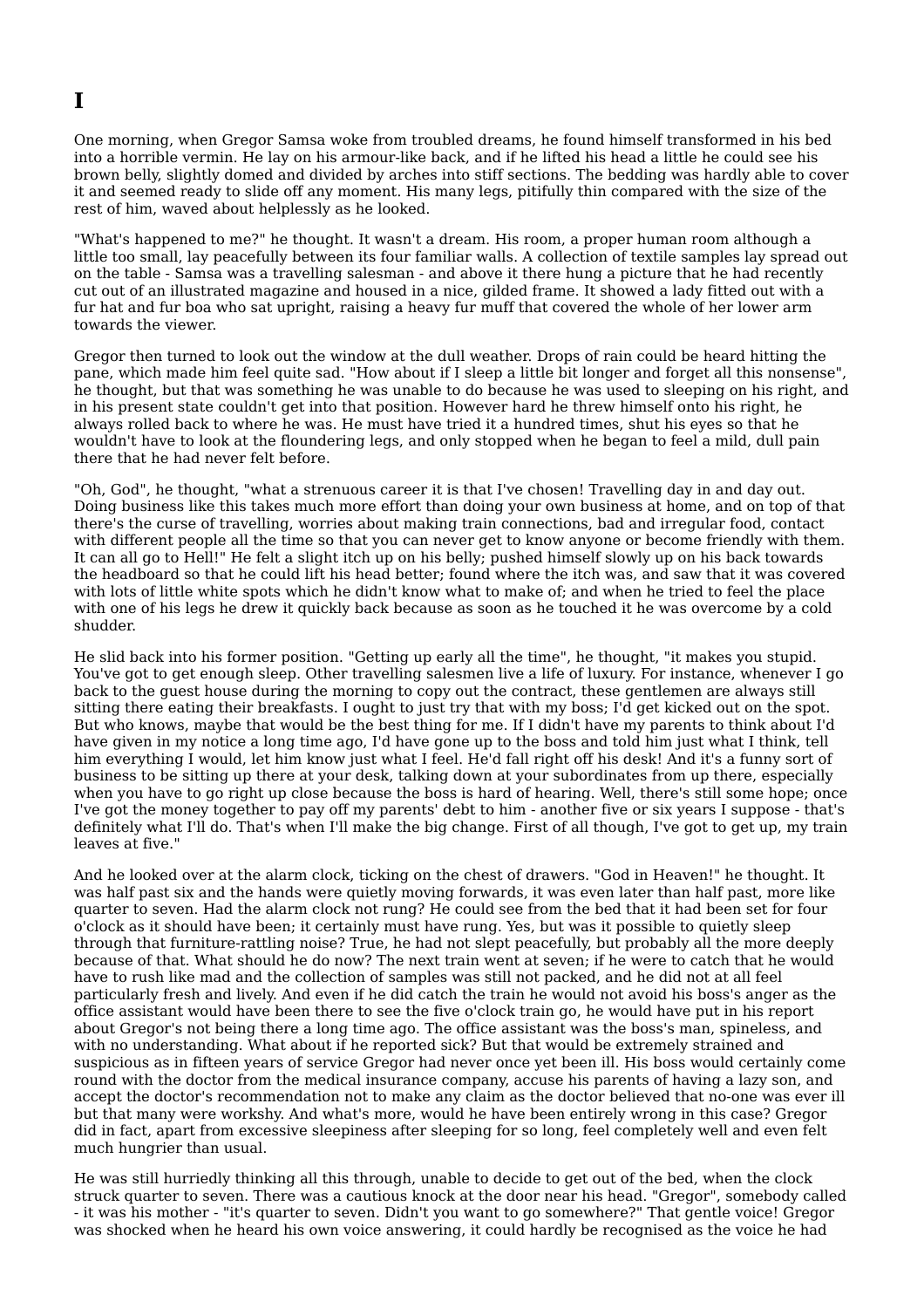had before. As if from deep inside him, there was a painful and uncontrollable squeaking mixed in with it, the words could be made out at first but then there was a sort of echo which made them unclear, leaving the hearer unsure whether he had heard properly or not. Gregor had wanted to give a full answer and explain everything, but in the circumstances contented himself with saying: "Yes, mother, yes, thank-you, I'm getting up now." The change in Gregor's voice probably could not be noticed outside through the wooden door, as his mother was satisfied with this explanation and shuffled away. But this short conversation made the other members of the family aware that Gregor, against their expectations was still at home, and soon his father came knocking at one of the side doors, gently, but with his fist. "Gregor, Gregor", he called, "what's wrong?" And after a short while he called again with a warning deepness in his voice: "Gregor! Gregor!" At the other side door his sister came plaintively: "Gregor? Aren't you well? Do you need anything?" Gregor answered to both sides: "I'm ready, now", making an effort to remove all the strangeness from his voice by enunciating very carefully and putting long pauses between each, individual word. His father went back to his breakfast, but his sister whispered: "Gregor, open the door, I beg of you." Gregor, however, had no thought of opening the door, and instead congratulated himself for his cautious habit, acquired from his travelling, of locking all doors at night even when he was at home.

The first thing he wanted to do was to get up in peace without being disturbed, to get dressed, and most of all to have his breakfast. Only then would he consider what to do next, as he was well aware that he would not bring his thoughts to any sensible conclusions by lying in bed. He remembered that he had often felt a slight pain in bed, perhaps caused by lying awkwardly, but that had always turned out to be pure imagination and he wondered how his imaginings would slowly resolve themselves today. He did not have the slightest doubt that the change in his voice was nothing more than the first sign of a serious cold, which was an occupational hazard for travelling salesmen.

It was a simple matter to throw off the covers; he only had to blow himself up a little and they fell off by themselves. But it became difficult after that, especially as he was so exceptionally broad. He would have used his arms and his hands to push himself up; but instead of them he only had all those little legs continuously moving in different directions, and which he was moreover unable to control. If he wanted to bend one of them, then that was the first one that would stretch itself out; and if he finally managed to do what he wanted with that leg, all the others seemed to be set free and would move about painfully. "This is something that can't be done in bed", Gregor said to himself, "so don't keep trying to do it".

The first thing he wanted to do was get the lower part of his body out of the bed, but he had never seen this lower part, and could not imagine what it looked like; it turned out to be too hard to move; it went so slowly; and finally, almost in a frenzy, when he carelessly shoved himself forwards with all the force he could gather, he chose the wrong direction, hit hard against the lower bedpost, and learned from the burning pain he felt that the lower part of his body might well, at present, be the most sensitive.

So then he tried to get the top part of his body out of the bed first, carefully turning his head to the side. This he managed quite easily, and despite its breadth and its weight, the bulk of his body eventually followed slowly in the direction of the head. But when he had at last got his head out of the bed and into the fresh air it occurred to him that if he let himself fall it would be a miracle if his head were not injured, so he became afraid to carry on pushing himself forward the same way. And he could not knock himself out now at any price; better to stay in bed than lose consciousness.

It took just as much effort to get back to where he had been earlier, but when he lay there sighing, and was once more watching his legs as they struggled against each other even harder than before, if that was possible, he could think of no way of bringing peace and order to this chaos. He told himself once more that it was not possible for him to stay in bed and that the most sensible thing to do would be to get free of it in whatever way he could at whatever sacrifice. At the same time, though, he did not forget to remind himself that calm consideration was much better than rushing to desperate conclusions. At times like this he would direct his eyes to the window and look out as clearly as he could, but unfortunately, even the other side of the narrow street was enveloped in morning fog and the view had little confidence or cheer to offer him. "Seven o'clock, already", he said to himself when the clock struck again, "seven o'clock, and there's still a fog like this." And he lay there quietly a while longer, breathing lightly as if he perhaps expected the total stillness to bring things back to their real and natural state.

But then he said to himself: "Before it strikes quarter past seven I'll definitely have to have got properly out of bed. And by then somebody will have come round from work to ask what's happened to me as well, as they open up at work before seven o'clock." And so he set himself to the task of swinging the entire length of his body out of the bed all at the same time. If he succeeded in falling out of bed in this way and kept his head raised as he did so he could probably avoid injuring it. His back seemed to be quite hard, and probably nothing would happen to it falling onto the carpet. His main concern was for the loud noise he was bound to make, and which even through all the doors would probably raise concern if not alarm. But it was something that had to be risked.

When Gregor was already sticking half way out of the bed - the new method was more of a game than an effort, all he had to do was rock back and forth - it occurred to him how simple everything would be if somebody came to help him. Two strong people - he had his father and the maid in mind - would have been more than enough; they would only have to push their arms under the dome of his back, peel him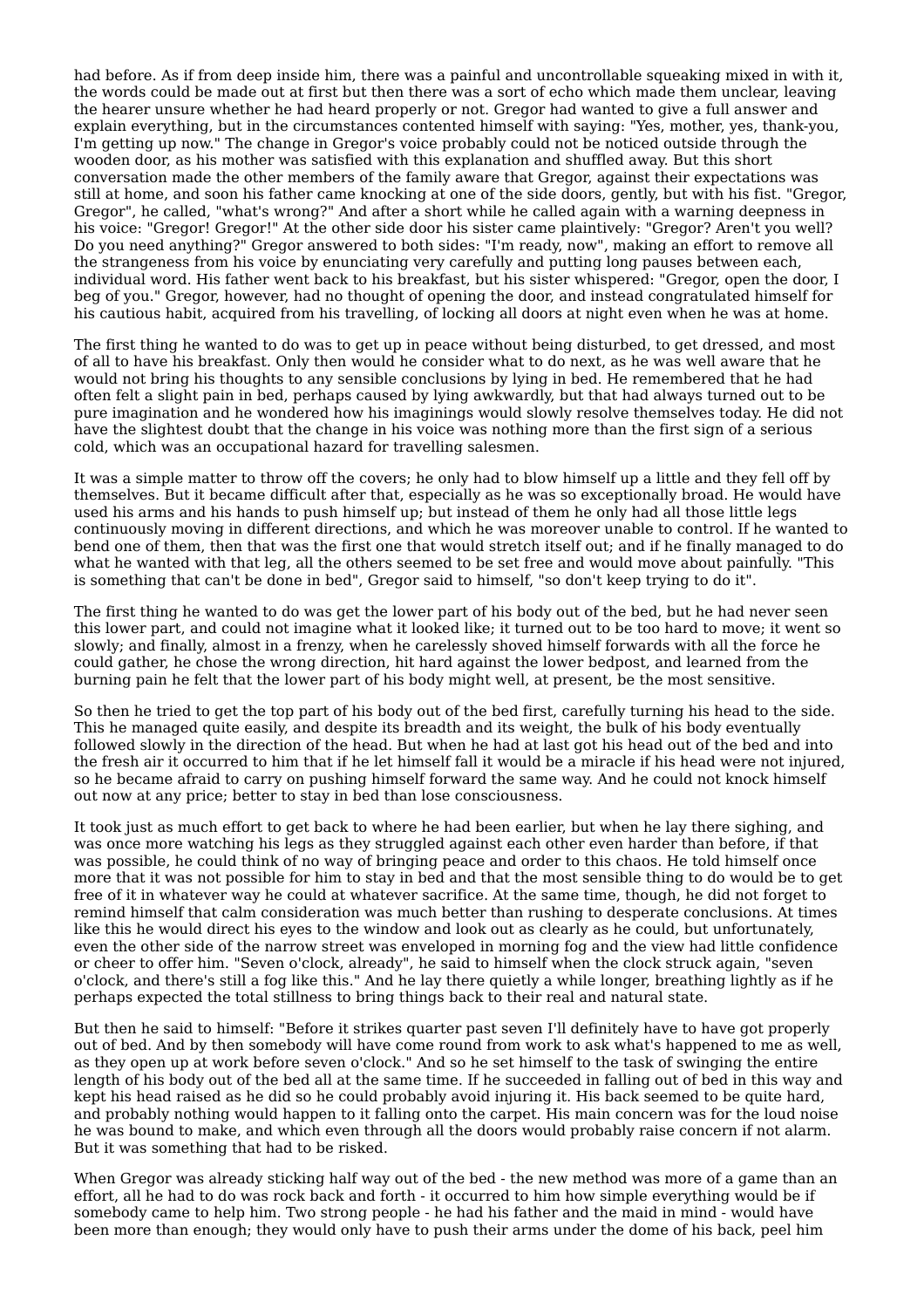away from the bed, bend down with the load and then be patient and careful as he swang over onto the floor, where, hopefully, the little legs would find a use. Should he really call for help though, even apart from the fact that all the doors were locked? Despite all the difficulty he was in, he could not suppress a smile at this thought.

After a while he had already moved so far across that it would have been hard for him to keep his balance if he rocked too hard. The time was now ten past seven and he would have to make a final decision very soon. Then there was a ring at the door of the flat. "That'll be someone from work", he said to himself, and froze very still, although his little legs only became all the more lively as they danced around. For a moment everything remained quiet. "They're not opening the door", Gregor said to himself, caught in some nonsensical hope. But then of course, the maid's firm steps went to the door as ever and opened it. Gregor only needed to hear the visitor's first words of greeting and he knew who it was - the chief clerk himself. Why did Gregor have to be the only one condemned to work for a company where they immediately became highly suspicious at the slightest shortcoming? Were all employees, every one of them, louts, was there not one of them who was faithful and devoted who would go so mad with pangs of conscience that he couldn't get out of bed if he didn't spend at least a couple of hours in the morning on company business? Was it really not enough to let one of the trainees make enquiries - assuming enquiries were even necessary - did the chief clerk have to come himself, and did they have to show the whole, innocent family that this was so suspicious that only the chief clerk could be trusted to have the wisdom to investigate it? And more because these thoughts had made him upset than through any proper decision, he swang himself with all his force out of the bed. There was a loud thump, but it wasn't really a loud noise. His fall was softened a little by the carpet, and Gregor's back was also more elastic than he had thought, which made the sound muffled and not too noticeable. He had not held his head carefully enough, though, and hit it as he fell; annoyed and in pain, he turned it and rubbed it against the carpet.

"Something's fallen down in there", said the chief clerk in the room on the left. Gregor tried to imagine whether something of the sort that had happened to him today could ever happen to the chief clerk too; you had to concede that it was possible. But as if in gruff reply to this question, the chief clerk's firm footsteps in his highly polished boots could now be heard in the adjoining room. From the room on his right, Gregor's sister whispered to him to let him know: "Gregor, the chief clerk is here." "Yes, I know", said Gregor to himself; but without daring to raise his voice loud enough for his sister to hear him.

"Gregor", said his father now from the room to his left, "the chief clerk has come round and wants to know why you didn't leave on the early train. We don't know what to say to him. And anyway, he wants to speak to you personally. So please open up this door. I'm sure he'll be good enough to forgive the untidiness of your room." Then the chief clerk called "Good morning, Mr. Samsa". "He isn't well", said his mother to the chief clerk, while his father continued to speak through the door. "He isn't well, please believe me. Why else would Gregor have missed a train! The lad only ever thinks about the business. It nearly makes me cross the way he never goes out in the evenings; he's been in town for a week now but stayed home every evening. He sits with us in the kitchen and just reads the paper or studies train timetables. His idea of relaxation is working with his fretsaw. He's made a little frame, for instance, it only took him two or three evenings, you'll be amazed how nice it is; it's hanging up in his room; you'll see it as soon as Gregor opens the door. Anyway, I'm glad you're here; we wouldn't have been able to get Gregor to open the door by ourselves; he's so stubborn; and I'm sure he isn't well, he said this morning that he is, but he isn't." "I'll be there in a moment", said Gregor slowly and thoughtfully, but without moving so that he would not miss any word of the conversation. "Well I can't think of any other way of explaining it, Mrs. Samsa", said the chief clerk, "I hope it's nothing serious. But on the other hand, I must say that if we people in commerce ever become slightly unwell then, fortunately or unfortunately as you like, we simply have to overcome it because of business considerations." "Can the chief clerk come in to see you now then?", asked his father impatiently, knocking at the door again. "No", said Gregor. In the room on his right there followed a painful silence; in the room on his left his sister began to cry.

So why did his sister not go and join the others? She had probably only just got up and had not even begun to get dressed. And why was she crying? Was it because he had not got up, and had not let the chief clerk in, because he was in danger of losing his job and if that happened his boss would once more pursue their parents with the same demands as before? There was no need to worry about things like that yet. Gregor was still there and had not the slightest intention of abandoning his family. For the time being he just lay there on the carpet, and no-one who knew the condition he was in would seriously have expected him to let the chief clerk in. It was only a minor discourtesy, and a suitable excuse could easily be found for it later on, it was not something for which Gregor could be sacked on the spot. And it seemed to Gregor much more sensible to leave him now in peace instead of disturbing him with talking at him and crying. But the others didn't know what was happening, they were worried, that would excuse their behaviour.

The chief clerk now raised his voice, "Mr. Samsa", he called to him, "what is wrong? You barricade yourself in your room, give us no more than yes or no for an answer, you are causing serious and unnecessary concern to your parents and you fail - and I mention this just by the way - you fail to carry out your business duties in a way that is quite unheard of. I'm speaking here on behalf of your parents and of your employer, and really must request a clear and immediate explanation. I am astonished, quite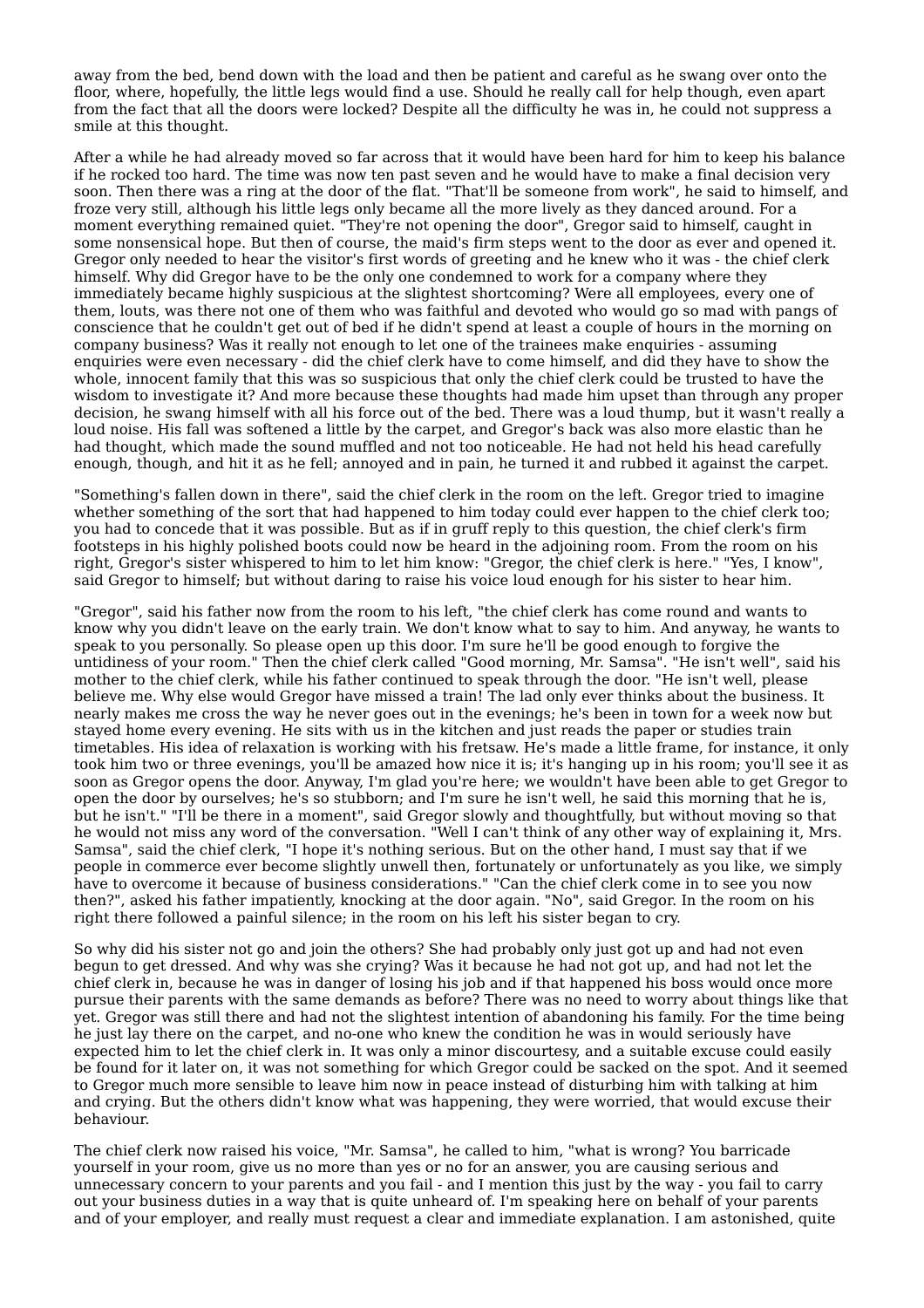astonished. I thought I knew you as a calm and sensible person, and now you suddenly seem to be showing off with peculiar whims. This morning, your employer did suggest a possible reason for your failure to appear, it's true - it had to do with the money that was recently entrusted to you - but I came near to giving him my word of honour that that could not be the right explanation. But now that I see your incomprehensible stubbornness I no longer feel any wish whatsoever to intercede on your behalf. And nor is your position all that secure. I had originally intended to say all this to you in private, but since you cause me to waste my time here for no good reason I don't see why your parents should not also learn of it. Your turnover has been very unsatisfactory of late; I grant you that it's not the time of year to do especially good business, we recognise that; but there simply is no time of year to do no business at all, Mr. Samsa, we cannot allow there to be."

"But Sir", called Gregor, beside himself and forgetting all else in the excitement, "I'll open up immediately, just a moment. I'm slightly unwell, an attack of dizziness, I haven't been able to get up. I'm still in bed now. I'm quite fresh again now, though. I'm just getting out of bed. Just a moment. Be patient! It's not quite as easy as I'd thought. I'm quite alright now, though. It's shocking, what can suddenly happen to a person! I was quite alright last night, my parents know about it, perhaps better than me, I had a small symptom of it last night already. They must have noticed it. I don't know why I didn't let you know at work! But you always think you can get over an illness without staying at home. Please, don't make my parents suffer! There's no basis for any of the accusations you're making; nobody's ever said a word to me about any of these things. Maybe you haven't read the latest contracts I sent in. I'll set off with the eight o'clock train, as well, these few hours of rest have given me strength. You don't need to wait, sir; I'll be in the office soon after you, and please be so good as to tell that to the boss and recommend me to him!"

And while Gregor gushed out these words, hardly knowing what he was saying, he made his way over to the chest of drawers - this was easily done, probably because of the practise he had already had in bed where he now tried to get himself upright. He really did want to open the door, really did want to let them see him and to speak with the chief clerk; the others were being so insistent, and he was curious to learn what they would say when they caught sight of him. If they were shocked then it would no longer be Gregor's responsibility and he could rest. If, however, they took everything calmly he would still have no reason to be upset, and if he hurried he really could be at the station for eight o'clock. The first few times he tried to climb up on the smooth chest of drawers he just slid down again, but he finally gave himself one last swing and stood there upright; the lower part of his body was in serious pain but he no longer gave any attention to it. Now he let himself fall against the back of a nearby chair and held tightly to the edges of it with his little legs. By now he had also calmed down, and kept quiet so that he could listen to what the chief clerk was saying.

"Did you understand a word of all that?" the chief clerk asked his parents, "surely he's not trying to make fools of us". "Oh, God!" called his mother, who was already in tears, "he could be seriously ill and we're making him suffer. Grete! Grete!" she then cried. "Mother?" his sister called from the other side. They communicated across Gregor's room. "You'll have to go for the doctor straight away. Gregor is ill. Quick, get the doctor. Did you hear the way Gregor spoke just now?" "That was the voice of an animal", said the chief clerk, with a calmness that was in contrast with his mother's screams. "Anna! Anna!" his father called into the kitchen through the entrance hall, clapping his hands, "get a locksmith here, now!" And the two girls, their skirts swishing, immediately ran out through the hall, wrenching open the front door of the flat as they went. How had his sister managed to get dressed so quickly? There was no sound of the door banging shut again; they must have left it open; people often do in homes where something awful has happened.

Gregor, in contrast, had become much calmer. So they couldn't understand his words any more, although they seemed clear enough to him, clearer than before - perhaps his ears had become used to the sound. They had realised, though, that there was something wrong with him, and were ready to help. The first response to his situation had been confident and wise, and that made him feel better. He felt that he had been drawn back in among people, and from the doctor and the locksmith he expected great and surprising achievements - although he did not really distinguish one from the other. Whatever was said next would be crucial, so, in order to make his voice as clear as possible, he coughed a little, but taking care to do this not too loudly as even this might well sound different from the way that a human coughs and he was no longer sure he could judge this for himself. Meanwhile, it had become very quiet in the next room. Perhaps his parents were sat at the table whispering with the chief clerk, or perhaps they were all pressed against the door and listening.

Gregor slowly pushed his way over to the door with the chair. Once there he let go of it and threw himself onto the door, holding himself upright against it using the adhesive on the tips of his legs. He rested there a little while to recover from the effort involved and then set himself to the task of turning the key in the lock with his mouth. He seemed, unfortunately, to have no proper teeth - how was he, then, to grasp the key? - but the lack of teeth was, of course, made up for with a very strong jaw; using the jaw, he really was able to start the key turning, ignoring the fact that he must have been causing some kind of damage as a brown fluid came from his mouth, flowed over the key and dripped onto the floor. "Listen", said the chief clerk in the next room, "he's turning the key." Gregor was greatly encouraged by this; but they all should have been calling to him, his father and his mother too: "Well done, Gregor", they should have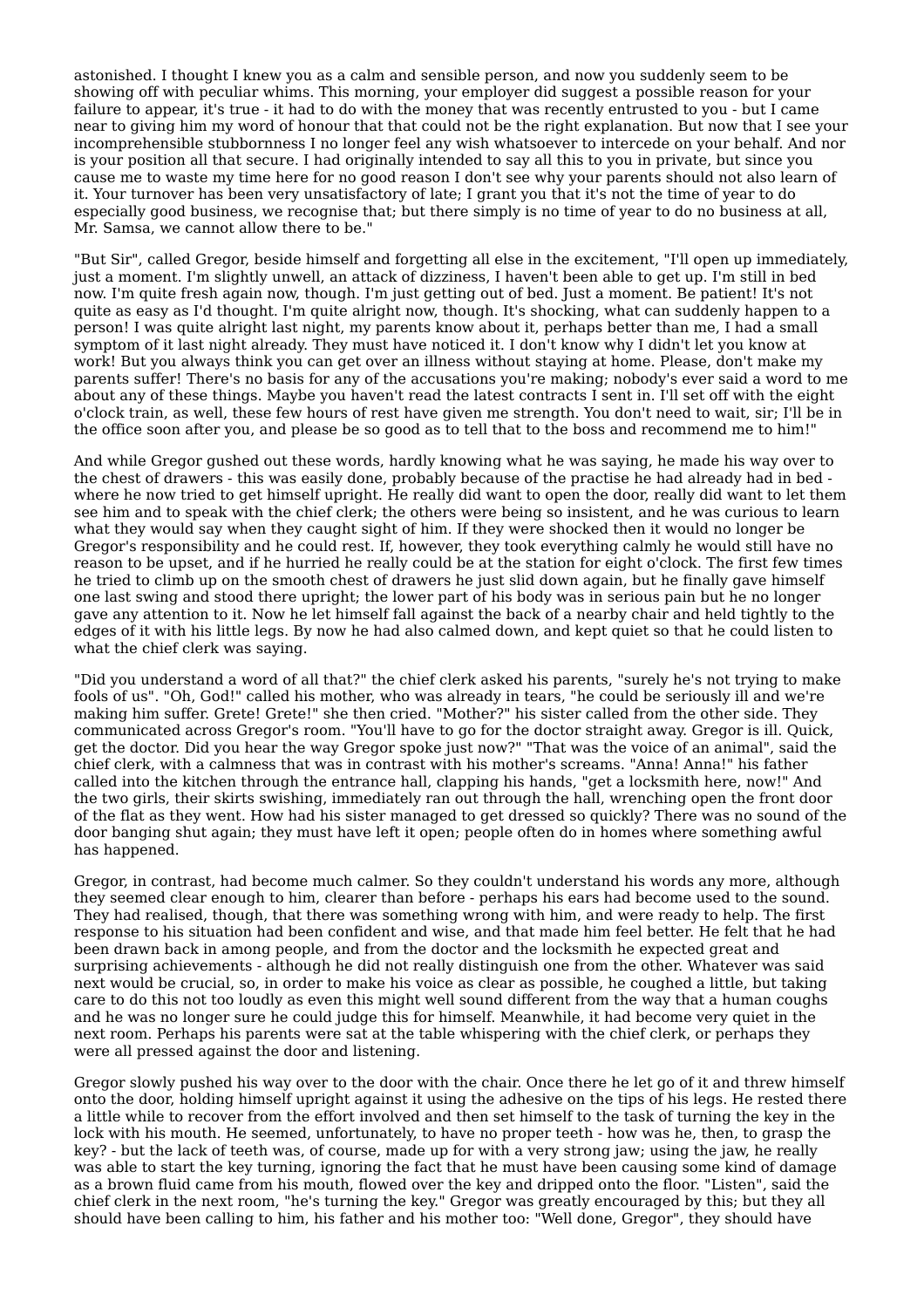cried, "keep at it, keep hold of the lock!" And with the idea that they were all excitedly following his efforts, he bit on the key with all his strength, paying no attention to the pain he was causing himself. As the key turned round he turned around the lock with it, only holding himself upright with his mouth, and hung onto the key or pushed it down again with the whole weight of his body as needed. The clear sound of the lock as it snapped back was Gregor's sign that he could break his concentration, and as he regained his breath he said to himself: "So, I didn't need the locksmith after all". Then he lay his head on the handle of the door to open it completely.

Because he had to open the door in this way, it was already wide open before he could be seen. He had first to slowly turn himself around one of the double doors, and he had to do it very carefully if he did not want to fall flat on his back before entering the room. He was still occupied with this difficult movement, unable to pay attention to anything else, when he heard the chief clerk exclaim a loud "Oh!", which sounded like the soughing of the wind. Now he also saw him - he was the nearest to the door - his hand pressed against his open mouth and slowly retreating as if driven by a steady and invisible force. Gregor's mother, her hair still dishevelled from bed despite the chief clerk's being there, looked at his father. Then she unfolded her arms, took two steps forward towards Gregor and sank down onto the floor into her skirts that spread themselves out around her as her head disappeared down onto her breast. His father looked hostile, and clenched his fists as if wanting to knock Gregor back into his room. Then he looked uncertainly round the living room, covered his eyes with his hands and wept so that his powerful chest shook.

So Gregor did not go into the room, but leant against the inside of the other door which was still held bolted in place. In this way only half of his body could be seen, along with his head above it which he leant over to one side as he peered out at the others. Meanwhile the day had become much lighter; part of the endless, grey-black building on the other side of the street - which was a hospital - could be seen quite clearly with the austere and regular line of windows piercing its façade; the rain was still falling, now throwing down large, individual droplets which hit the ground one at a time. The washing up from breakfast lay on the table; there was so much of it because, for Gregor's father, breakfast was the most important meal of the day and he would stretch it out for several hours as he sat reading a number of different newspapers. On the wall exactly opposite there was photograph of Gregor when he was a lieutenant in the army, his sword in his hand and a carefree smile on his face as he called forth respect for his uniform and bearing. The door to the entrance hall was open and as the front door of the flat was also open he could see onto the landing and the stairs where they began their way down below.

"Now, then", said Gregor, well aware that he was the only one to have kept calm, "I'll get dressed straight away now, pack up my samples and set off. Will you please just let me leave? You can see", he said to the chief clerk, "that I'm not stubborn and I like to do my job; being a commercial traveller is arduous but without travelling I couldn't earn my living. So where are you going, in to the office? Yes? Will you report everything accurately, then? It's quite possible for someone to be temporarily unable to work, but that's just the right time to remember what's been achieved in the past and consider that later on, once the difficulty has been removed, he will certainly work with all the more diligence and concentration. You're well aware that I'm seriously in debt to our employer as well as having to look after my parents and my sister, so that I'm trapped in a difficult situation, but I will work my way out of it again. Please don't make things any harder for me than they are already, and don't take sides against me at the office. I know that nobody likes the travellers. They think we earn an enormous wage as well as having a soft time of it. That's just prejudice but they have no particular reason to think better of it. But you, sir, you have a better overview than the rest of the staff, in fact, if I can say this in confidence, a better overview than the boss himself - it's very easy for a businessman like him to make mistakes about his employees and judge them more harshly than he should. And you're also well aware that we travellers spend almost the whole year away from the office, so that we can very easily fall victim to gossip and chance and groundless complaints, and it's almost impossible to defend yourself from that sort of thing, we don't usually even hear about them, or if at all it's when we arrive back home exhausted from a trip, and that's when we feel the harmful effects of what's been going on without even knowing what caused them. Please, don't go away, at least first say something to show that you grant that I'm at least partly right!"

But the chief clerk had turned away as soon as Gregor had started to speak, and, with protruding lips, only stared back at him over his trembling shoulders as he left. He did not keep still for a moment while Gregor was speaking, but moved steadily towards the door without taking his eyes off him. He moved very gradually, as if there had been some secret prohibition on leaving the room. It was only when he had reached the entrance hall that he made a sudden movement, drew his foot from the living room, and rushed forward in a panic. In the hall, he stretched his right hand far out towards the stairway as if out there, there were some supernatural force waiting to save him.

Gregor realised that it was out of the question to let the chief clerk go away in this mood if his position in the firm was not to be put into extreme danger. That was something his parents did not understand very well; over the years, they had become convinced that this job would provide for Gregor for his entire life, and besides, they had so much to worry about at present that they had lost sight of any thought for the future. Gregor, though, did think about the future. The chief clerk had to be held back, calmed down, convinced and finally won over; the future of Gregor and his family depended on it! If only his sister were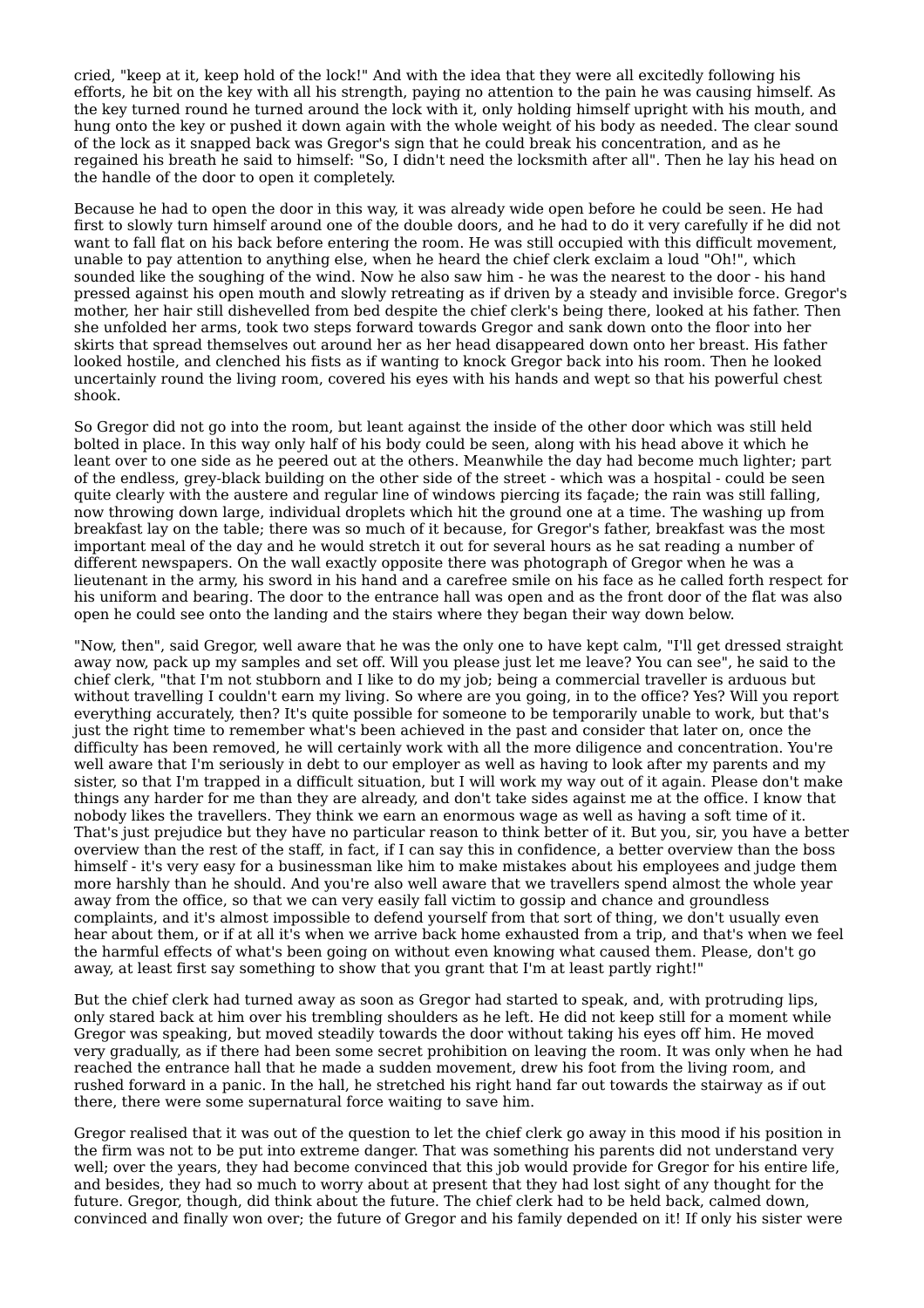here! She was clever; she was already in tears while Gregor was still lying peacefully on his back. And the chief clerk was a lover of women, surely she could persuade him; she would close the front door in the entrance hall and talk him out of his shocked state. But his sister was not there, Gregor would have to do the job himself. And without considering that he still was not familiar with how well he could move about in his present state, or that his speech still might not - or probably would not - be understood, he let go of the door; pushed himself through the opening; tried to reach the chief clerk on the landing who, ridiculously, was holding on to the banister with both hands; but Gregor fell immediately over and, with a little scream as he sought something to hold onto, landed on his numerous little legs. Hardly had that happened than, for the first time that day, he began to feel alright with his body; the little legs had the solid ground under them; to his pleasure, they did exactly as he told them; they were even making the effort to carry him where he wanted to go; and he was soon believing that all his sorrows would soon be finally at an end. He held back the urge to move but swayed from side to side as he crouched there on the floor. His mother was not far away in front of him and seemed, at first, quite engrossed in herself, but then she suddenly jumped up with her arms outstretched and her fingers spread shouting: "Help, for pity's sake, Help!" The way she held her head suggested she wanted to see Gregor better, but the unthinking way she was hurrying backwards showed that she did not; she had forgotten that the table was behind her with all the breakfast things on it; when she reached the table she sat quickly down on it without knowing what she was doing; without even seeming to notice that the coffee pot had been knocked over and a gush of coffee was pouring down onto the carpet.

"Mother, mother", said Gregor gently, looking up at her. He had completely forgotten the chief clerk for the moment, but could not help himself snapping in the air with his jaws at the sight of the flow of coffee. That set his mother screaming anew, she fled from the table and into the arms of his father as he rushed towards her. Gregor, though, had no time to spare for his parents now; the chief clerk had already reached the stairs; with his chin on the banister, he looked back for the last time. Gregor made a run for him; he wanted to be sure of reaching him; the chief clerk must have expected something, as he leapt down several steps at once and disappeared; his shouts resounding all around the staircase. The flight of the chief clerk seemed, unfortunately, to put Gregor's father into a panic as well. Until then he had been relatively self controlled, but now, instead of running after the chief clerk himself, or at least not impeding Gregor as he ran after him, Gregor's father seized the chief clerk's stick in his right hand (the chief clerk had left it behind on a chair, along with his hat and overcoat), picked up a large newspaper from the table with his left, and used them to drive Gregor back into his room, stamping his foot at him as he went. Gregor's appeals to his father were of no help, his appeals were simply not understood, however much he humbly turned his head his father merely stamped his foot all the harder. Across the room, despite the chilly weather, Gregor's mother had pulled open a window, leant far out of it and pressed her hands to her face. A strong draught of air flew in from the street towards the stairway, the curtains flew up, the newspapers on the table fluttered and some of them were blown onto the floor. Nothing would stop Gregor's father as he drove him back, making hissing noises at him like a wild man. Gregor had never had any practice in moving backwards and was only able to go very slowly. If Gregor had only been allowed to turn round he would have been back in his room straight away, but he was afraid that if he took the time to do that his father would become impatient, and there was the threat of a lethal blow to his back or head from the stick in his father's hand any moment. Eventually, though, Gregor realised that he had no choice as he saw, to his disgust, that he was quite incapable of going backwards in a straight line; so he began, as quickly as possible and with frequent anxious glances at his father, to turn himself round. It went very slowly, but perhaps his father was able to see his good intentions as he did nothing to hinder him, in fact now and then he used the tip of his stick to give directions from a distance as to which way to turn. If only his father would stop that unbearable hissing! It was making Gregor quite confused. When he had nearly finished turning round, still listening to that hissing, he made a mistake and turned himself back a little the way he had just come. He was pleased when he finally had his head in front of the doorway, but then saw that it was too narrow, and his body was too broad to get through it without further difficulty. In his present mood, it obviously did not occur to his father to open the other of the double doors so that Gregor would have enough space to get through. He was merely fixed on the idea that Gregor should be got back into his room as quickly as possible. Nor would he ever have allowed Gregor the time to get himself upright as preparation for getting through the doorway. What he did, making more noise than ever, was to drive Gregor forwards all the harder as if there had been nothing in the way; it sounded to Gregor as if there was now more than one father behind him; it was not a pleasant experience, and Gregor pushed himself into the doorway without regard for what might happen. One side of his body lifted itself, he lay at an angle in the doorway, one flank scraped on the white door and was painfully injured, leaving vile brown flecks on it, soon he was stuck fast and would not have been able to move at all by himself, the little legs along one side hung quivering in the air while those on the other side were pressed painfully against the ground. Then his father gave him a hefty shove from behind which released him from where he was held and sent him flying, and heavily bleeding, deep into his room. The door was slammed shut with the stick, then, finally, all was quiet.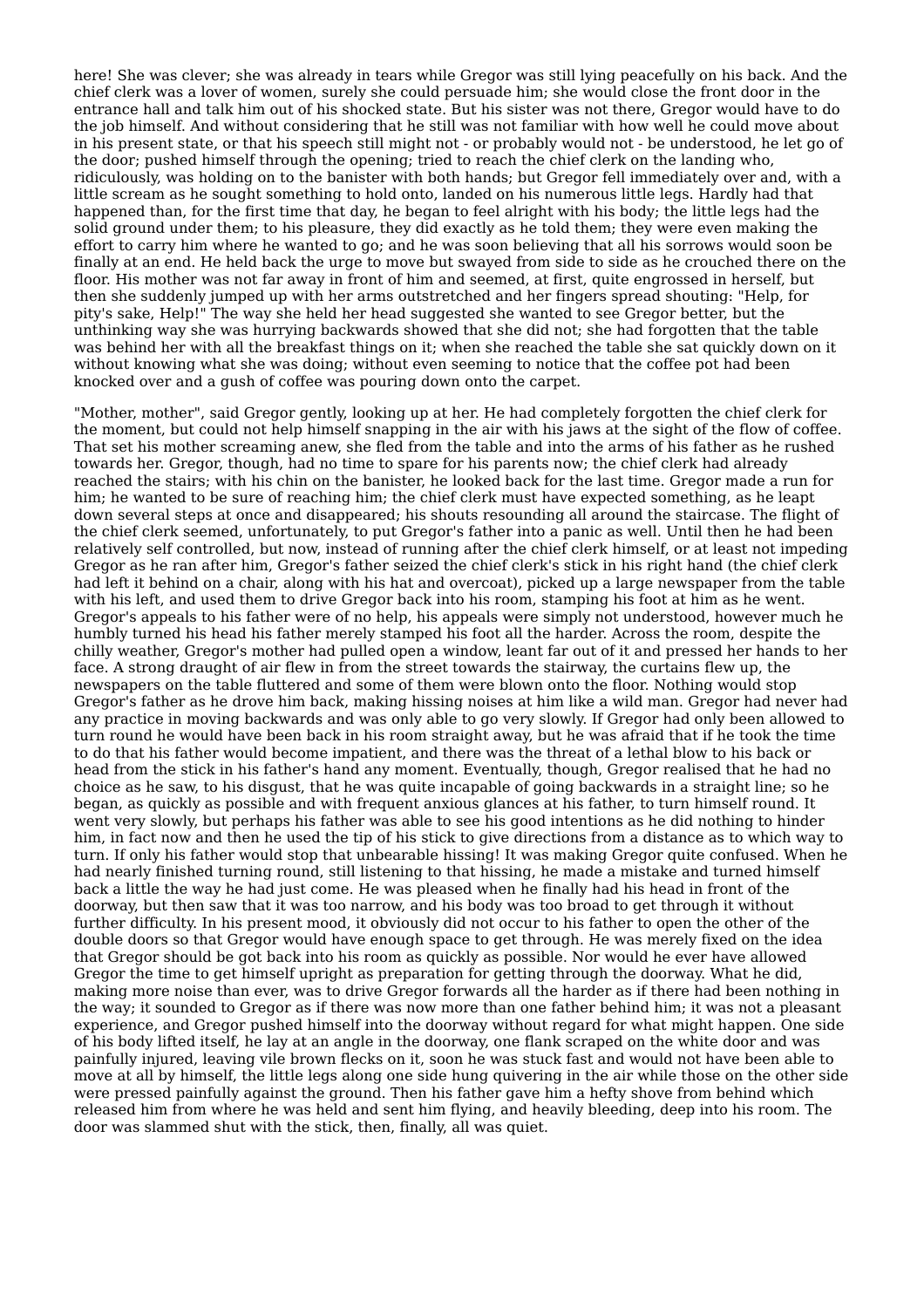#### **II**

It was not until it was getting dark that evening that Gregor awoke from his deep and coma-like sleep. He would have woken soon afterwards anyway even if he hadn't been disturbed, as he had had enough sleep and felt fully rested. But he had the impression that some hurried steps and the sound of the door leading into the front room being carefully shut had woken him. The light from the electric street lamps shone palely here and there onto the ceiling and tops of the furniture, but down below, where Gregor was, it was dark. He pushed himself over to the door, feeling his way clumsily with his antennae - of which he was now beginning to learn the value - in order to see what had been happening there. The whole of his left side seemed like one, painfully stretched scar, and he limped badly on his two rows of legs. One of the legs had been badly injured in the events of that morning - it was nearly a miracle that only one of them had been - and dragged along lifelessly.

It was only when he had reached the door that he realised what it actually was that had drawn him over to it; it was the smell of something to eat. By the door there was a dish filled with sweetened milk with little pieces of white bread floating in it. He was so pleased he almost laughed, as he was even hungrier than he had been that morning, and immediately dipped his head into the milk, nearly covering his eyes with it. But he soon drew his head back again in disappointment; not only did the pain in his tender left side make it difficult to eat the food - he was only able to eat if his whole body worked together as a snuffling whole - but the milk did not taste at all nice. Milk like this was normally his favourite drink, and his sister had certainly left it there for him because of that, but he turned, almost against his own will, away from the dish and crawled back into the centre of the room.

Through the crack in the door, Gregor could see that the gas had been lit in the living room. His father at this time would normally be sat with his evening paper, reading it out in a loud voice to Gregor's mother, and sometimes to his sister, but there was now not a sound to be heard. Gregor's sister would often write and tell him about this reading, but maybe his father had lost the habit in recent times. It was so quiet all around too, even though there must have been somebody in the flat. "What a quiet life it is the family lead", said Gregor to himself, and, gazing into the darkness, felt a great pride that he was able to provide a life like that in such a nice home for his sister and parents. But what now, if all this peace and wealth and comfort should come to a horrible and frightening end? That was something that Gregor did not want to think about too much, so he started to move about, crawling up and down the room.

Once during that long evening, the door on one side of the room was opened very slightly and hurriedly closed again; later on the door on the other side did the same; it seemed that someone needed to enter the room but thought better of it. Gregor went and waited immediately by the door, resolved either to bring the timorous visitor into the room in some way or at least to find out who it was; but the door was opened no more that night and Gregor waited in vain. The previous morning while the doors were locked everyone had wanted to get in there to him, but now, now that he had opened up one of the doors and the other had clearly been unlocked some time during the day, no-one came, and the keys were in the other sides.

It was not until late at night that the gaslight in the living room was put out, and now it was easy to see that his parents and sister had stayed awake all that time, as they all could be distinctly heard as they went away together on tip-toe. It was clear that no-one would come into Gregor's room any more until morning; that gave him plenty of time to think undisturbed about how he would have to re-arrange his life. For some reason, the tall, empty room where he was forced to remain made him feel uneasy as he lay there flat on the floor, even though he had been living in it for five years. Hardly aware of what he was doing other than a slight feeling of shame, he hurried under the couch. It pressed down on his back a little, and he was no longer able to lift his head, but he nonetheless felt immediately at ease and his only regret was that his body was too broad to get it all underneath.

He spent the whole night there. Some of the time he passed in a light sleep, although he frequently woke from it in alarm because of his hunger, and some of the time was spent in worries and vague hopes which, however, always led to the same conclusion: for the time being he must remain calm, he must show patience and the greatest consideration so that his family could bear the unpleasantness that he, in his present condition, was forced to impose on them.

Gregor soon had the opportunity to test the strength of his decisions, as early the next morning, almost before the night had ended, his sister, nearly fully dressed, opened the door from the front room and looked anxiously in. She did not see him straight away, but when she did notice him under the couch - he had to be somewhere, for God's sake, he couldn't have flown away - she was so shocked that she lost control of herself and slammed the door shut again from outside. But she seemed to regret her behaviour, as she opened the door again straight away and came in on tip-toe as if entering the room of someone seriously ill or even of a stranger. Gregor had pushed his head forward, right to the edge of the couch, and watched her. Would she notice that he had left the milk as it was, realise that it was not from any lack of hunger and bring him in some other food that was more suitable? If she didn't do it herself he would rather go hungry than draw her attention to it, although he did feel a terrible urge to rush forward from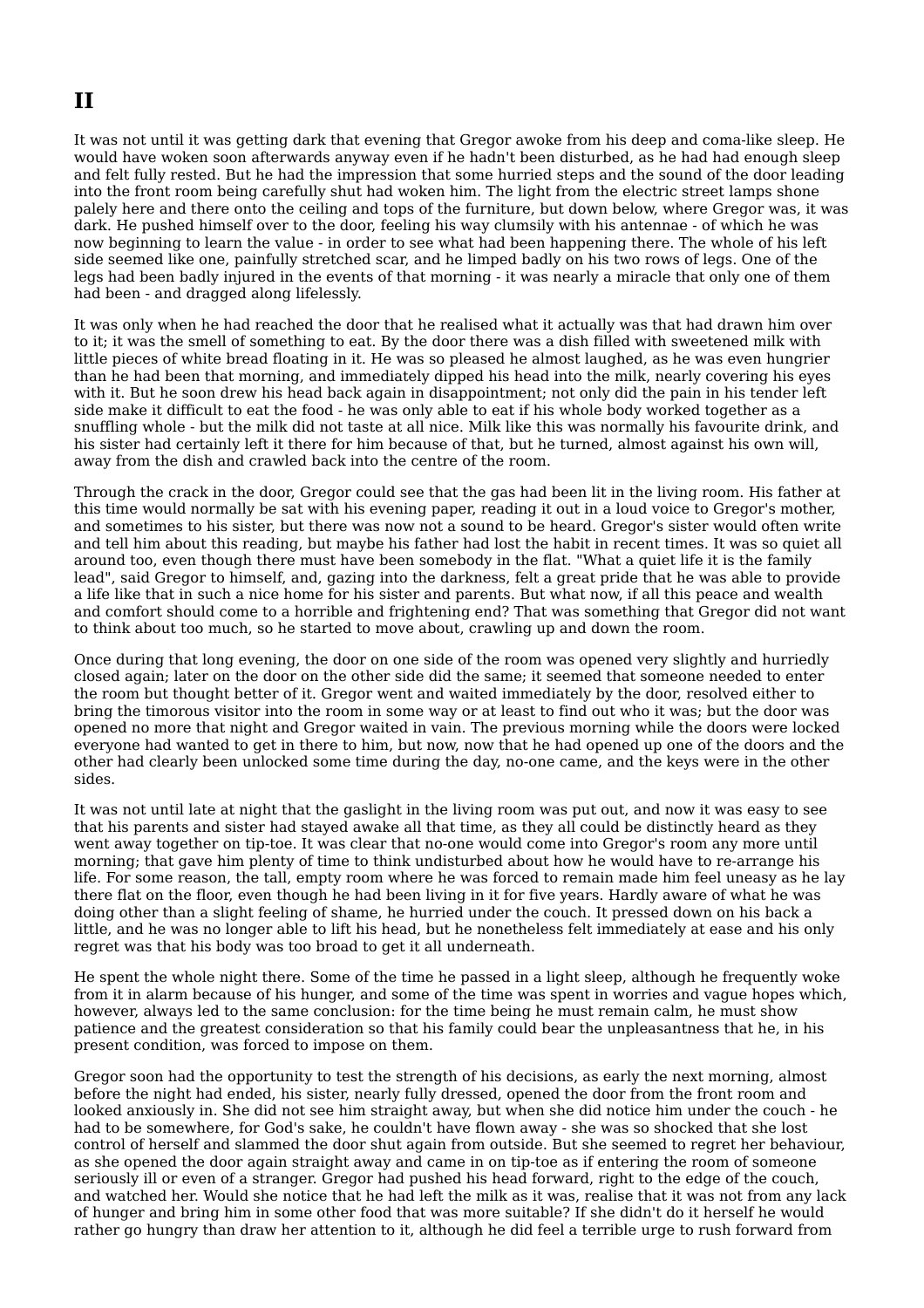under the couch, throw himself at his sister's feet and beg her for something good to eat. However, his sister noticed the full dish immediately and looked at it and the few drops of milk splashed around it with some surprise. She immediately picked it up - using a rag, not her bare hands - and carried it out. Gregor was extremely curious as to what she would bring in its place, imagining the wildest possibilities, but he never could have guessed what his sister, in her goodness, actually did bring. In order to test his taste, she brought him a whole selection of things, all spread out on an old newspaper. There were old, halfrotten vegetables; bones from the evening meal, covered in white sauce that had gone hard; a few raisins and almonds; some cheese that Gregor had declared inedible two days before; a dry roll and some bread spread with butter and salt. As well as all that she had poured some water into the dish, which had probably been permanently set aside for Gregor's use, and placed it beside them. Then, out of consideration for Gregor's feelings, as she knew that he would not eat in front of her, she hurried out again and even turned the key in the lock so that Gregor would know he could make things as comfortable for himself as he liked. Gregor's little legs whirred, at last he could eat. What's more, his injuries must already have completely healed as he found no difficulty in moving. This amazed him, as more than a month earlier he had cut his finger slightly with a knife, he thought of how his finger had still hurt the day before yesterday. "Am I less sensitive than I used to be, then?", he thought, and was already sucking greedily at the cheese which had immediately, almost compellingly, attracted him much more than the other foods on the newspaper. Quickly one after another, his eyes watering with pleasure, he consumed the cheese, the vegetables and the sauce; the fresh foods, on the other hand, he didn't like at all, and even dragged the things he did want to eat a little way away from them because he couldn't stand the smell. Long after he had finished eating and lay lethargic in the same place, his sister slowly turned the key in the lock as a sign to him that he should withdraw. He was immediately startled, although he had been half asleep, and he hurried back under the couch. But he needed great self-control to stay there even for the short time that his sister was in the room, as eating so much food had rounded out his body a little and he could hardly breathe in that narrow space. Half suffocating, he watched with bulging eyes as his sister unselfconsciously took a broom and swept up the left-overs, mixing them in with the food he had not even touched at all as if it could not be used any more. She quickly dropped it all into a bin, closed it with its wooden lid, and carried everything out. She had hardly turned her back before Gregor came out again from under the couch and stretched himself.

This was how Gregor received his food each day now, once in the morning while his parents and the maid were still asleep, and the second time after everyone had eaten their meal at midday as his parents would sleep for a little while then as well, and Gregor's sister would send the maid away on some errand. Gregor's father and mother certainly did not want him to starve either, but perhaps it would have been more than they could stand to have any more experience of his feeding than being told about it, and perhaps his sister wanted to spare them what distress she could as they were indeed suffering enough.

It was impossible for Gregor to find out what they had told the doctor and the locksmith that first morning to get them out of the flat. As nobody could understand him, nobody, not even his sister, thought that he could understand them, so he had to be content to hear his sister's sighs and appeals to the saints as she moved about his room. It was only later, when she had become a little more used to everything there was, of course, no question of her ever becoming fully used to the situation - that Gregor would sometimes catch a friendly comment, or at least a comment that could be construed as friendly. "He's enjoyed his dinner today", she might say when he had diligently cleared away all the food left for him, or if he left most of it, which slowly became more and more frequent, she would often say, sadly, "now everything's just been left there again".

Although Gregor wasn't able to hear any news directly he did listen to much of what was said in the next rooms, and whenever he heard anyone speaking he would scurry straight to the appropriate door and press his whole body against it. There was seldom any conversation, especially at first, that was not about him in some way, even if only in secret. For two whole days, all the talk at every mealtime was about what they should do now; but even between meals they spoke about the same subject as there were always at least two members of the family at home - nobody wanted to be at home by themselves and it was out of the question to leave the flat entirely empty. And on the very first day the maid had fallen to her knees and begged Gregor's mother to let her go without delay. It was not very clear how much she knew of what had happened but she left within a quarter of an hour, tearfully thanking Gregor's mother for her dismissal as if she had done her an enormous service. She even swore emphatically not to tell anyone the slightest about what had happened, even though no-one had asked that of her.

Now Gregor's sister also had to help his mother with the cooking; although that was not so much bother as no-one ate very much. Gregor often heard how one of them would unsuccessfully urge another to eat, and receive no more answer than "no thanks, I've had enough" or something similar. No-one drank very much either. His sister would sometimes ask his father whether he would like a beer, hoping for the chance to go and fetch it herself. When his father then said nothing she would add, so that he would not feel selfish, that she could send the housekeeper for it, but then his father would close the matter with a big, loud "No", and no more would be said.

Even before the first day had come to an end, his father had explained to Gregor's mother and sister what their finances and prospects were. Now and then he stood up from the table and took some receipt or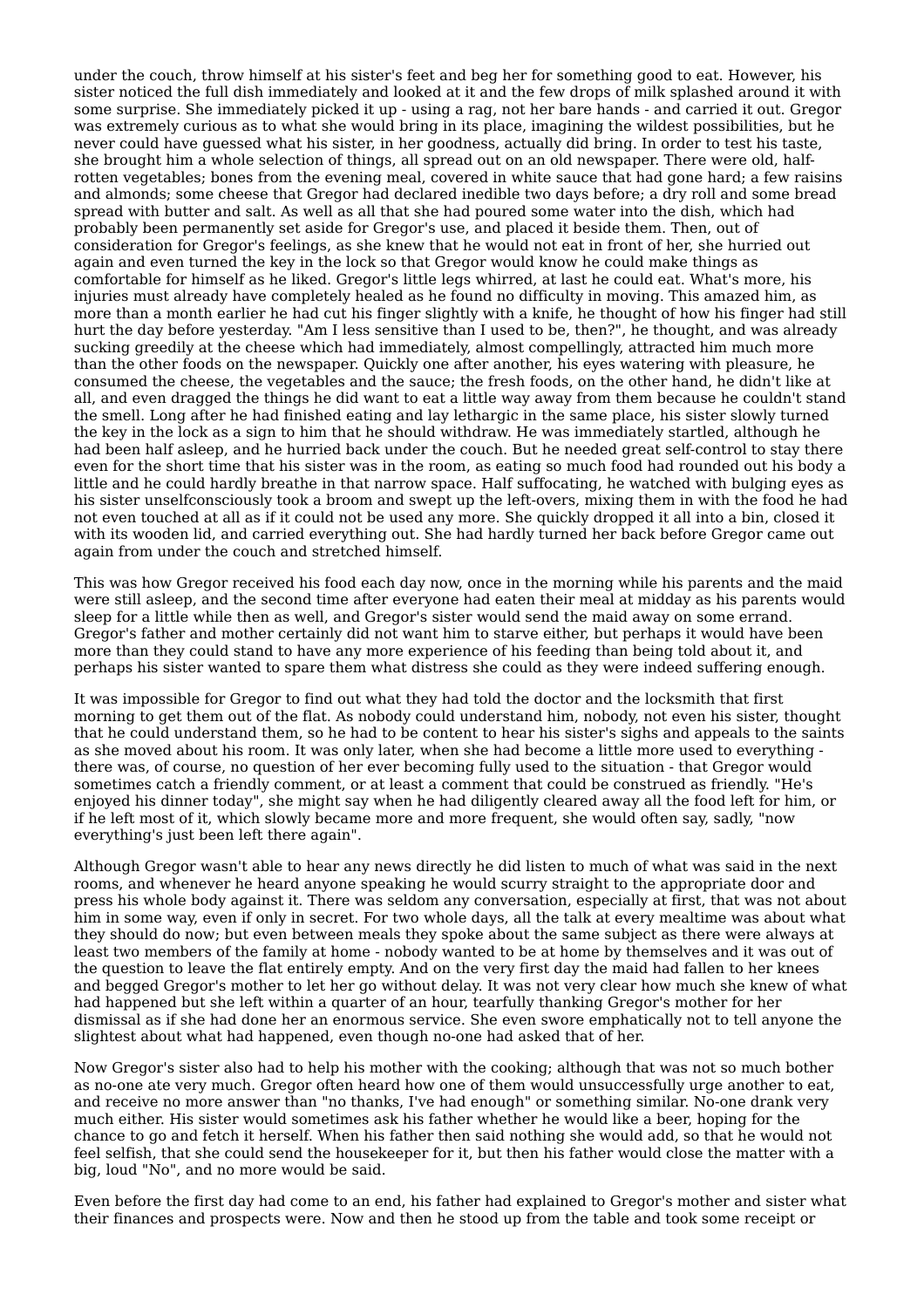document from the little cash box he had saved from his business when it had collapsed five years earlier. Gregor heard how he opened the complicated lock and then closed it again after he had taken the item he wanted. What he heard his father say was some of the first good news that Gregor heard since he had first been incarcerated in his room. He had thought that nothing at all remained from his father's business, at least he had never told him anything different, and Gregor had never asked him about it anyway. Their business misfortune had reduced the family to a state of total despair, and Gregor's only concern at that time had been to arrange things so that they could all forget about it as quickly as possible. So then he started working especially hard, with a fiery vigour that raised him from a junior salesman to a travelling representative almost overnight, bringing with it the chance to earn money in quite different ways. Gregor converted his success at work straight into cash that he could lay on the table at home for the benefit of his astonished and delighted family. They had been good times and they had never come again, at least not with the same splendour, even though Gregor had later earned so much that he was in a position to bear the costs of the whole family, and did bear them. They had even got used to it, both Gregor and the family, they took the money with gratitude and he was glad to provide it, although there was no longer much warm affection given in return. Gregor only remained close to his sister now. Unlike him, she was very fond of music and a gifted and expressive violinist, it was his secret plan to send her to the conservatory next year even though it would cause great expense that would have to be made up for in some other way. During Gregor's short periods in town, conversation with his sister would often turn to the conservatory but it was only ever mentioned as a lovely dream that could never be realised. Their parents did not like to hear this innocent talk, but Gregor thought about it quite hard and decided he would let them know what he planned with a grand announcement of it on Christmas day.

That was the sort of totally pointless thing that went through his mind in his present state, pressed upright against the door and listening. There were times when he simply became too tired to continue listening, when his head would fall wearily against the door and he would pull it up again with a start, as even the slightest noise he caused would be heard next door and they would all go silent. "What's that he's doing now", his father would say after a while, clearly having gone over to the door, and only then would the interrupted conversation slowly be taken up again.

When explaining things, his father repeated himself several times, partly because it was a long time since he had been occupied with these matters himself and partly because Gregor's mother did not understand everything the first time. From these repeated explanations Gregor learned, to his pleasure, that despite all their misfortunes there was still some money available from the old days. It was not a lot, but it had not been touched in the meantime and some interest had accumulated. Besides that, they had not been using up all the money that Gregor had been bringing home every month, keeping only a little for himself, so that that, too, had been accumulating. Behind the door, Gregor nodded with enthusiasm in his pleasure at this unexpected thrift and caution. He could actually have used this surplus money to reduce his father's debt to his boss, and the day when he could have freed himself from that job would have come much closer, but now it was certainly better the way his father had done things.

This money, however, was certainly not enough to enable the family to live off the interest; it was enough to maintain them for, perhaps, one or two years, no more. That's to say, it was money that should not really be touched but set aside for emergencies; money to live on had to be earned. His father was healthy but old, and lacking in self confidence. During the five years that he had not been working - the first holiday in a life that had been full of strain and no success - he had put on a lot of weight and become very slow and clumsy. Would Gregor's elderly mother now have to go and earn money? She suffered from asthma and it was a strain for her just to move about the home, every other day would be spent struggling for breath on the sofa by the open window. Would his sister have to go and earn money? She was still a child of seventeen, her life up till then had been very enviable, consisting of wearing nice clothes, sleeping late, helping out in the business, joining in with a few modest pleasures and most of all playing the violin. Whenever they began to talk of the need to earn money, Gregor would always first let go of the door and then throw himself onto the cool, leather sofa next to it, as he became quite hot with shame and regret.

He would often lie there the whole night through, not sleeping a wink but scratching at the leather for hours on end. Or he might go to all the effort of pushing a chair to the window, climbing up onto the sill and, propped up in the chair, leaning on the window to stare out of it. He had used to feel a great sense of freedom from doing this, but doing it now was obviously something more remembered than experienced, as what he actually saw in this way was becoming less distinct every day, even things that were quite near; he had used to curse the ever-present view of the hospital across the street, but now he could not see it at all, and if he had not known that he lived in Charlottenstrasse, which was a quiet street despite being in the middle of the city, he could have thought that he was looking out the window at a barren waste where the grey sky and the grey earth mingled inseparably. His observant sister only needed to notice the chair twice before she would always push it back to its exact position by the window after she had tidied up the room, and even left the inner pane of the window open from then on.

If Gregor had only been able to speak to his sister and thank her for all that she had to do for him it would have been easier for him to bear it; but as it was it caused him pain. His sister, naturally, tried as far as possible to pretend there was nothing burdensome about it, and the longer it went on, of course, the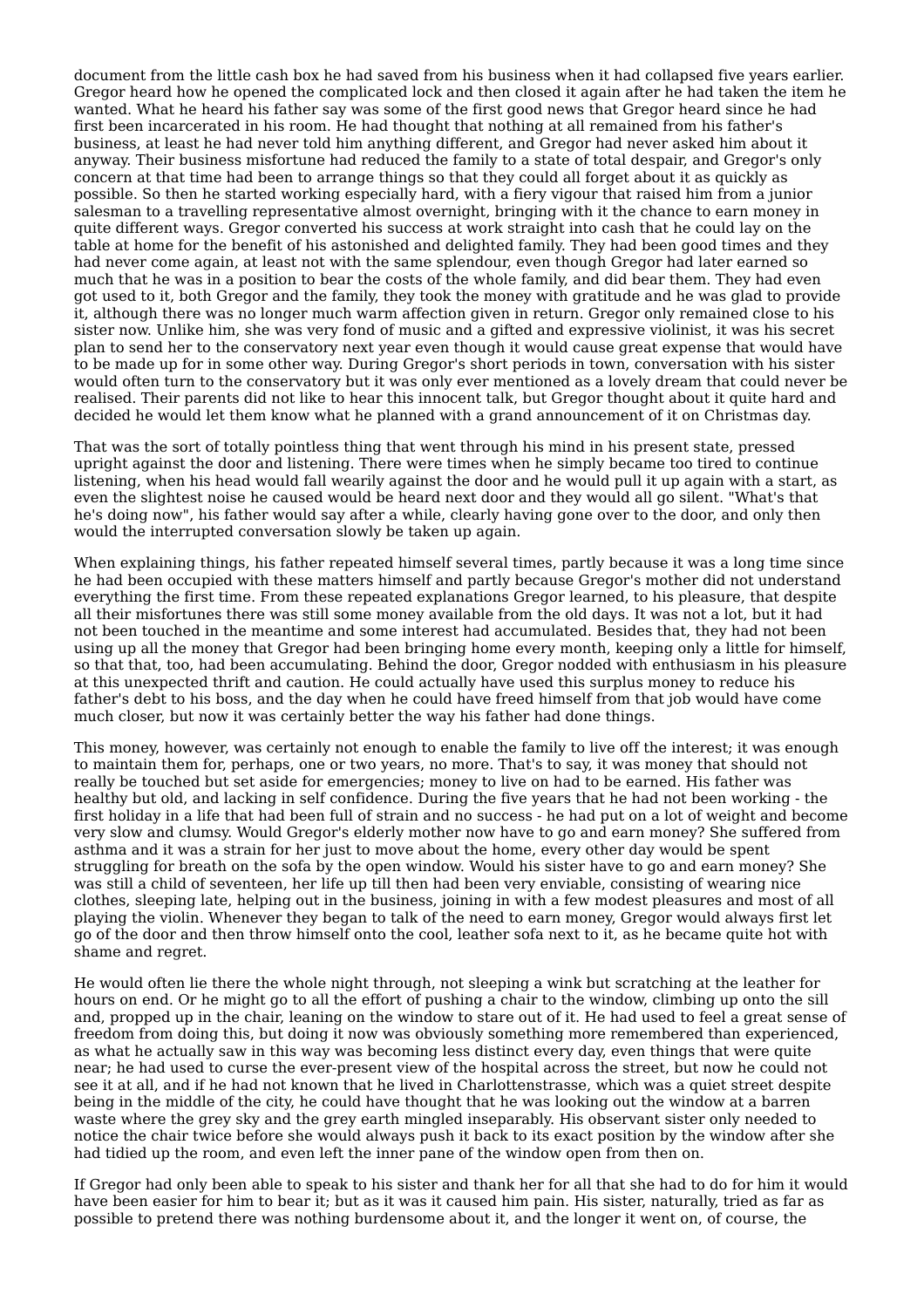better she was able to do so, but as time went by Gregor was also able to see through it all so much better. It had even become very unpleasant for him, now, whenever she entered the room. No sooner had she come in than she would quickly close the door as a precaution so that no-one would have to suffer the view into Gregor's room, then she would go straight to the window and pull it hurriedly open almost as if she were suffocating. Even if it was cold, she would stay at the window breathing deeply for a little while. She would alarm Gregor twice a day with this running about and noise making; he would stay under the couch shivering the whole while, knowing full well that she would certainly have liked to spare him this ordeal, but it was impossible for her to be in the same room with him with the windows closed.

One day, about a month after Gregor's transformation when his sister no longer had any particular reason to be shocked at his appearance, she came into the room a little earlier than usual and found him still staring out the window, motionless, and just where he would be most horrible. In itself, his sister's not coming into the room would have been no surprise for Gregor as it would have been difficult for her to immediately open the window while he was still there, but not only did she not come in, she went straight back and closed the door behind her, a stranger would have thought he had threatened her and tried to bite her. Gregor went straight to hide himself under the couch, of course, but he had to wait until midday before his sister came back and she seemed much more uneasy than usual. It made him realise that she still found his appearance unbearable and would continue to do so, she probably even had to overcome the urge to flee when she saw the little bit of him that protruded from under the couch. One day, in order to spare her even this sight, he spent four hours carrying the bedsheet over to the couch on his back and arranged it so that he was completely covered and his sister would not be able to see him even if she bent down. If she did not think this sheet was necessary then all she had to do was take it off again, as it was clear enough that it was no pleasure for Gregor to cut himself off so completely. She left the sheet where it was. Gregor even thought he glimpsed a look of gratitude one time when he carefully looked out from under the sheet to see how his sister liked the new arrangement.

For the first fourteen days, Gregor's parents could not bring themselves to come into the room to see him. He would often hear them say how they appreciated all the new work his sister was doing even though, before, they had seen her as a girl who was somewhat useless and frequently been annoyed with her. But now the two of them, father and mother, would often both wait outside the door of Gregor's room while his sister tidied up in there, and as soon as she went out again she would have to tell them exactly how everything looked, what Gregor had eaten, how he had behaved this time and whether, perhaps, any slight improvement could be seen. His mother also wanted to go in and visit Gregor relatively soon but his father and sister at first persuaded her against it. Gregor listened very closely to all this, and approved fully. Later, though, she had to be held back by force, which made her call out: "Let me go and see Gregor, he is my unfortunate son! Can't you understand I have to see him?", and Gregor would think to himself that maybe it would be better if his mother came in, not every day of course, but one day a week, perhaps; she could understand everything much better than his sister who, for all her courage, was still just a child after all, and really might not have had an adult's appreciation of the burdensome job she had taken on.

Gregor's wish to see his mother was soon realised. Out of consideration for his parents, Gregor wanted to avoid being seen at the window during the day, the few square meters of the floor did not give him much room to crawl about, it was hard to just lie quietly through the night, his food soon stopped giving him any pleasure at all, and so, to entertain himself, he got into the habit of crawling up and down the walls and ceiling. He was especially fond of hanging from the ceiling; it was quite different from lying on the floor; he could breathe more freely; his body had a light swing to it; and up there, relaxed and almost happy, it might happen that he would surprise even himself by letting go of the ceiling and landing on the floor with a crash. But now, of course, he had far better control of his body than before and, even with a fall as great as that, caused himself no damage. Very soon his sister noticed Gregor's new way of entertaining himself - he had, after all, left traces of the adhesive from his feet as he crawled about - and got it into her head to make it as easy as possible for him by removing the furniture that got in his way, especially the chest of drawers and the desk. Now, this was not something that she would be able to do by herself; she did not dare to ask for help from her father; the sixteen year old maid had carried on bravely since the cook had left but she certainly would not have helped in this, she had even asked to be allowed to keep the kitchen locked at all times and never to have to open the door unless it was especially important; so his sister had no choice but to choose some time when Gregor's father was not there and fetch his mother to help her. As she approached the room, Gregor could hear his mother express her joy, but once at the door she went silent. First, of course, his sister came in and looked round to see that everything in the room was alright; and only then did she let her mother enter. Gregor had hurriedly pulled the sheet down lower over the couch and put more folds into it so that everything really looked as if it had just been thrown down by chance. Gregor also refrained, this time, from spying out from under the sheet; he gave up the chance to see his mother until later and was simply glad that she had come. "You can come in, he can't be seen", said his sister, obviously leading her in by the hand. The old chest of drawers was too heavy for a pair of feeble women to be heaving about, but Gregor listened as they pushed it from its place, his sister always taking on the heaviest part of the work for herself and ignoring her mother's warnings that she would strain herself. This lasted a very long time. After labouring at it for fifteen minutes or more his mother said it would be better to leave the chest where it was, for one thing it was too heavy for them to get the job finished before Gregor's father got home and leaving it in the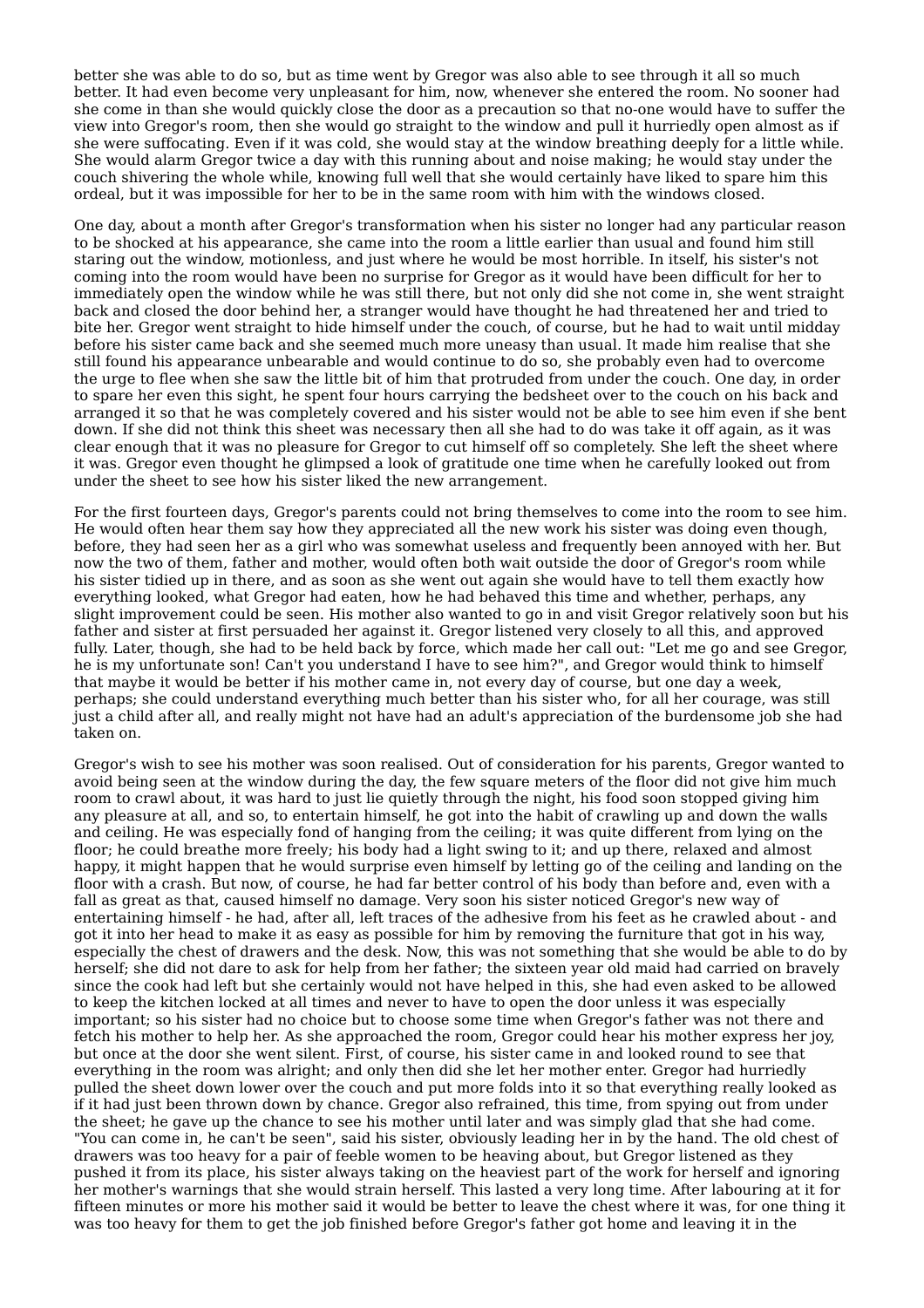middle of the room it would be in his way even more, and for another thing it wasn't even sure that taking the furniture away would really be any help to him. She thought just the opposite; the sight of the bare walls saddened her right to her heart; and why wouldn't Gregor feel the same way about it, he'd been used to this furniture in his room for a long time and it would make him feel abandoned to be in an empty room like that. Then, quietly, almost whispering as if wanting Gregor (whose whereabouts she did not know) to hear not even the tone of her voice, as she was convinced that he did not understand her words, she added "and by taking the furniture away, won't it seem like we're showing that we've given up all hope of improvement and we're abandoning him to cope for himself? I think it'd be best to leave the room exactly the way it was before so that when Gregor comes back to us again he'll find everything unchanged and he'll be able to forget the time in between all the easier".

Hearing these words from his mother made Gregor realise that the lack of any direct human communication, along with the monotonous life led by the family during these two months, must have made him confused - he could think of no other way of explaining to himself why he had seriously wanted his room emptied out. Had he really wanted to transform his room into a cave, a warm room fitted out with the nice furniture he had inherited? That would have let him crawl around unimpeded in any direction, but it would also have let him quickly forget his past when he had still been human. He had come very close to forgetting, and it had only been the voice of his mother, unheard for so long, that had shaken him out of it. Nothing should be removed; everything had to stay; he could not do without the good influence the furniture had on his condition; and if the furniture made it difficult for him to crawl about mindlessly that was not a loss but a great advantage.

His sister, unfortunately, did not agree; she had become used to the idea, not without reason, that she was Gregor's spokesman to his parents about the things that concerned him. This meant that his mother's advice now was sufficient reason for her to insist on removing not only the chest of drawers and the desk, as she had thought at first, but all the furniture apart from the all-important couch. It was more than childish perversity, of course, or the unexpected confidence she had recently acquired, that made her insist; she had indeed noticed that Gregor needed a lot of room to crawl about in, whereas the furniture, as far as anyone could see, was of no use to him at all. Girls of that age, though, do become enthusiastic about things and feel they must get their way whenever they can. Perhaps this was what tempted Grete to make Gregor's situation seem even more shocking than it was so that she could do even more for him. Grete would probably be the only one who would dare enter a room dominated by Gregor crawling about the bare walls by himself.

So she refused to let her mother dissuade her. Gregor's mother already looked uneasy in his room, she soon stopped speaking and helped Gregor's sister to get the chest of drawers out with what strength she had. The chest of drawers was something that Gregor could do without if he had to, but the writing desk had to stay. Hardly had the two women pushed the chest of drawers, groaning, out of the room than Gregor poked his head out from under the couch to see what he could do about it. He meant to be as careful and considerate as he could, but, unfortunately, it was his mother who came back first while Grete in the next room had her arms round the chest, pushing and pulling at it from side to side by herself without, of course, moving it an inch. His mother was not used to the sight of Gregor, he might have made her ill, so Gregor hurried backwards to the far end of the couch. In his startlement, though, he was not able to prevent the sheet at its front from moving a little. It was enough to attract his mother's attention. She stood very still, remained there a moment, and then went back out to Grete.

Gregor kept trying to assure himself that nothing unusual was happening, it was just a few pieces of furniture being moved after all, but he soon had to admit that the women going to and fro, their little calls to each other, the scraping of the furniture on the floor, all these things made him feel as if he were being assailed from all sides. With his head and legs pulled in against him and his body pressed to the floor, he was forced to admit to himself that he could not stand all of this much longer. They were emptying his room out; taking away everything that was dear to him; they had already taken out the chest containing his fretsaw and other tools; now they threatened to remove the writing desk with its place clearly worn into the floor, the desk where he had done his homework as a business trainee, at high school, even while he had been at infant school - he really could not wait any longer to see whether the two women's intentions were good. He had nearly forgotten they were there anyway, as they were now too tired to say anything while they worked and he could only hear their feet as they stepped heavily on the floor.

So, while the women were leant against the desk in the other room catching their breath, he sallied out, changed direction four times not knowing what he should save first before his attention was suddenly caught by the picture on the wall - which was already denuded of everything else that had been on it - of the lady dressed in copious fur. He hurried up onto the picture and pressed himself against its glass, it held him firmly and felt good on his hot belly. This picture at least, now totally covered by Gregor, would certainly be taken away by no-one. He turned his head to face the door into the living room so that he could watch the women when they came back.

They had not allowed themselves a long rest and came back quite soon; Grete had put her arm around her mother and was nearly carrying her. "What shall we take now, then?", said Grete and looked around. Her eyes met those of Gregor on the wall. Perhaps only because her mother was there, she remained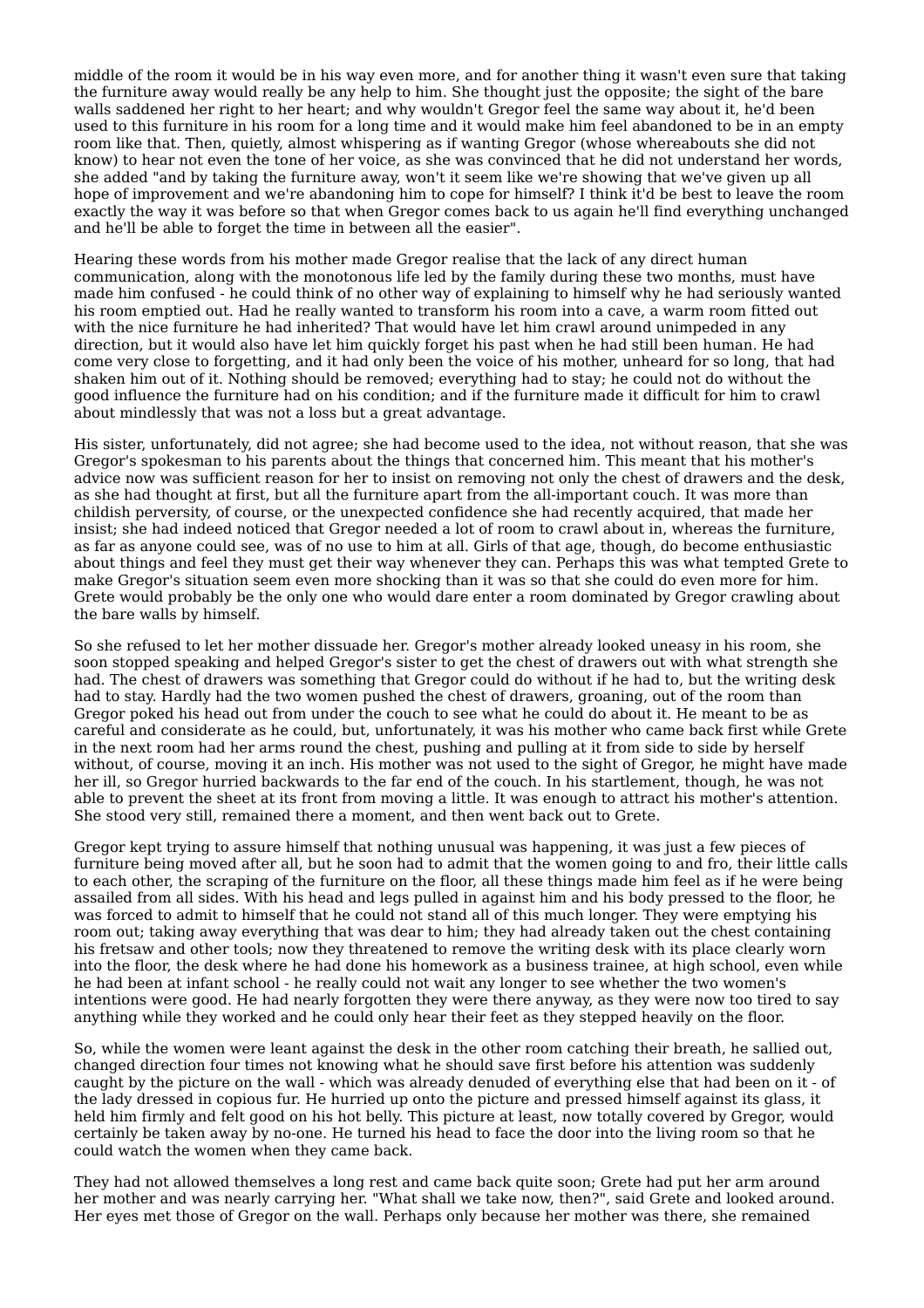calm, bent her face to her so that she would not look round and said, albeit hurriedly and with a tremor in her voice: "Come on, let's go back in the living room for a while?" Gregor could see what Grete had in mind, she wanted to take her mother somewhere safe and then chase him down from the wall. Well, she could certainly try it! He sat unyielding on his picture. He would rather jump at Grete's face.

But Grete's words had made her mother quite worried, she stepped to one side, saw the enormous brown patch against the flowers of the wallpaper, and before she even realised it was Gregor that she saw screamed: "Oh God, oh God!" Arms outstretched, she fell onto the couch as if she had given up everything and stayed there immobile. "Gregor!" shouted his sister, glowering at him and shaking her fist. That was the first word she had spoken to him directly since his transformation. She ran into the other room to fetch some kind of smelling salts to bring her mother out of her faint; Gregor wanted to help too - he could save his picture later, although he stuck fast to the glass and had to pull himself off by force; then he, too, ran into the next room as if he could advise his sister like in the old days; but he had to just stand behind her doing nothing; she was looking into various bottles, he startled her when she turned round; a bottle fell to the ground and broke; a splinter cut Gregor's face, some kind of caustic medicine splashed all over him; now, without delaying any longer, Grete took hold of all the bottles she could and ran with them in to her mother; she slammed the door shut with her foot. So now Gregor was shut out from his mother, who, because of him, might be near to death; he could not open the door if he did not want to chase his sister away, and she had to stay with his mother; there was nothing for him to do but wait; and, oppressed with anxiety and self-reproach, he began to crawl about, he crawled over everything, walls, furniture, ceiling, and finally in his confusion as the whole room began to spin around him he fell down into the middle of the dinner table.

He lay there for a while, numb and immobile, all around him it was quiet, maybe that was a good sign. Then there was someone at the door. The maid, of course, had locked herself in her kitchen so that Grete would have to go and answer it. His father had arrived home. "What's happened?" were his first words; Grete's appearance must have made everything clear to him. She answered him with subdued voice, and openly pressed her face into his chest: "Mother's fainted, but she's better now. Gregor got out." "Just as I expected", said his father, "just as I always said, but you women wouldn't listen, would you." It was clear to Gregor that Grete had not said enough and that his father took it to mean that something bad had happened, that he was responsible for some act of violence. That meant Gregor would now have to try to calm his father, as he did not have the time to explain things to him even if that had been possible. So he fled to the door of his room and pressed himself against it so that his father, when he came in from the hall, could see straight away that Gregor had the best intentions and would go back into his room without delay, that it would not be necessary to drive him back but that they had only to open the door and he would disappear.

His father, though, was not in the mood to notice subtleties like that; "Ah!", he shouted as he came in, sounding as if he were both angry and glad at the same time. Gregor drew his head back from the door and lifted it towards his father. He really had not imagined his father the way he stood there now; of late, with his new habit of crawling about, he had neglected to pay attention to what was going on the rest of the flat the way he had done before. He really ought to have expected things to have changed, but still, still, was that really his father? The same tired man as used to be laying there entombed in his bed when Gregor came back from his business trips, who would receive him sitting in the armchair in his nightgown when he came back in the evenings; who was hardly even able to stand up but, as a sign of his pleasure, would just raise his arms and who, on the couple of times a year when they went for a walk together on a Sunday or public holiday wrapped up tightly in his overcoat between Gregor and his mother, would always labour his way forward a little more slowly than them, who were already walking slowly for his sake; who would place his stick down carefully and, if he wanted to say something would invariably stop and gather his companions around him. He was standing up straight enough now; dressed in a smart blue uniform with gold buttons, the sort worn by the employees at the banking institute; above the high, stiff collar of the coat his strong double-chin emerged; under the bushy eyebrows, his piercing, dark eyes looked out fresh and alert; his normally unkempt white hair was combed down painfully close to his scalp. He took his cap, with its gold monogram from, probably, some bank, and threw it in an arc right across the room onto the sofa, put his hands in his trouser pockets, pushing back the bottom of his long uniform coat, and, with look of determination, walked towards Gregor. He probably did not even know himself what he had in mind, but nonetheless lifted his feet unusually high. Gregor was amazed at the enormous size of the soles of his boots, but wasted no time with that - he knew full well, right from the first day of his new life, that his father thought it necessary to always be extremely strict with him. And so he ran up to his father, stopped when his father stopped, scurried forwards again when he moved, even slightly. In this way they went round the room several times without anything decisive happening, without even giving the impression of a chase as everything went so slowly. Gregor remained all this time on the floor, largely because he feared his father might see it as especially provoking if he fled onto the wall or ceiling. Whatever he did, Gregor had to admit that he certainly would not be able to keep up this running about for long, as for each step his father took he had to carry out countless movements. He became noticeably short of breath, even in his earlier life his lungs had not been very reliable. Now, as he lurched about in his efforts to muster all the strength he could for running he could hardly keep his eyes open; his thoughts became too slow for him to think of any other way of saving himself than running; he almost forgot that the walls were there for him to use although, here, they were concealed behind carefully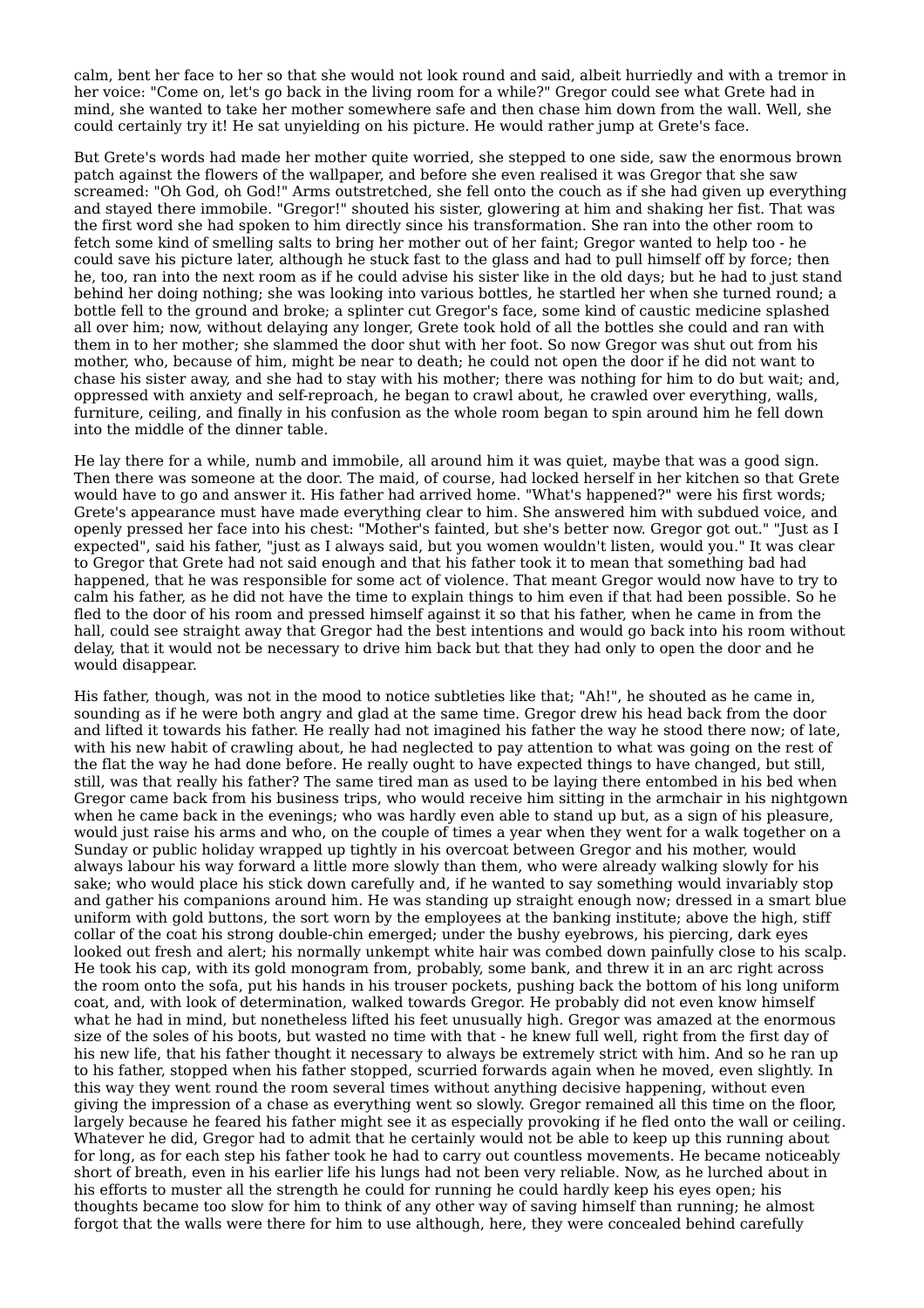carved furniture full of notches and protrusions - then, right beside him, lightly tossed, something flew down and rolled in front of him. It was an apple; then another one immediately flew at him; Gregor froze in shock; there was no longer any point in running as his father had decided to bombard him. He had filled his pockets with fruit from the bowl on the sideboard and now, without even taking the time for careful aim, threw one apple after another. These little, red apples rolled about on the floor, knocking into each other as if they had electric motors. An apple thrown without much force glanced against Gregor's back and slid off without doing any harm. Another one however, immediately following it, hit squarely and lodged in his back; Gregor wanted to drag himself away, as if he could remove the surprising, the incredible pain by changing his position; but he felt as if nailed to the spot and spread himself out, all his senses in confusion. The last thing he saw was the door of his room being pulled open, his sister was screaming, his mother ran out in front of her in her blouse (as his sister had taken off some of her clothes after she had fainted to make it easier for her to breathe), she ran to his father, her skirts unfastened and sliding one after another to the ground, stumbling over the skirts she pushed herself to his father, her arms around him, uniting herself with him totally - now Gregor lost his ability to see anything - her hands behind his father's head begging him to spare Gregor's life.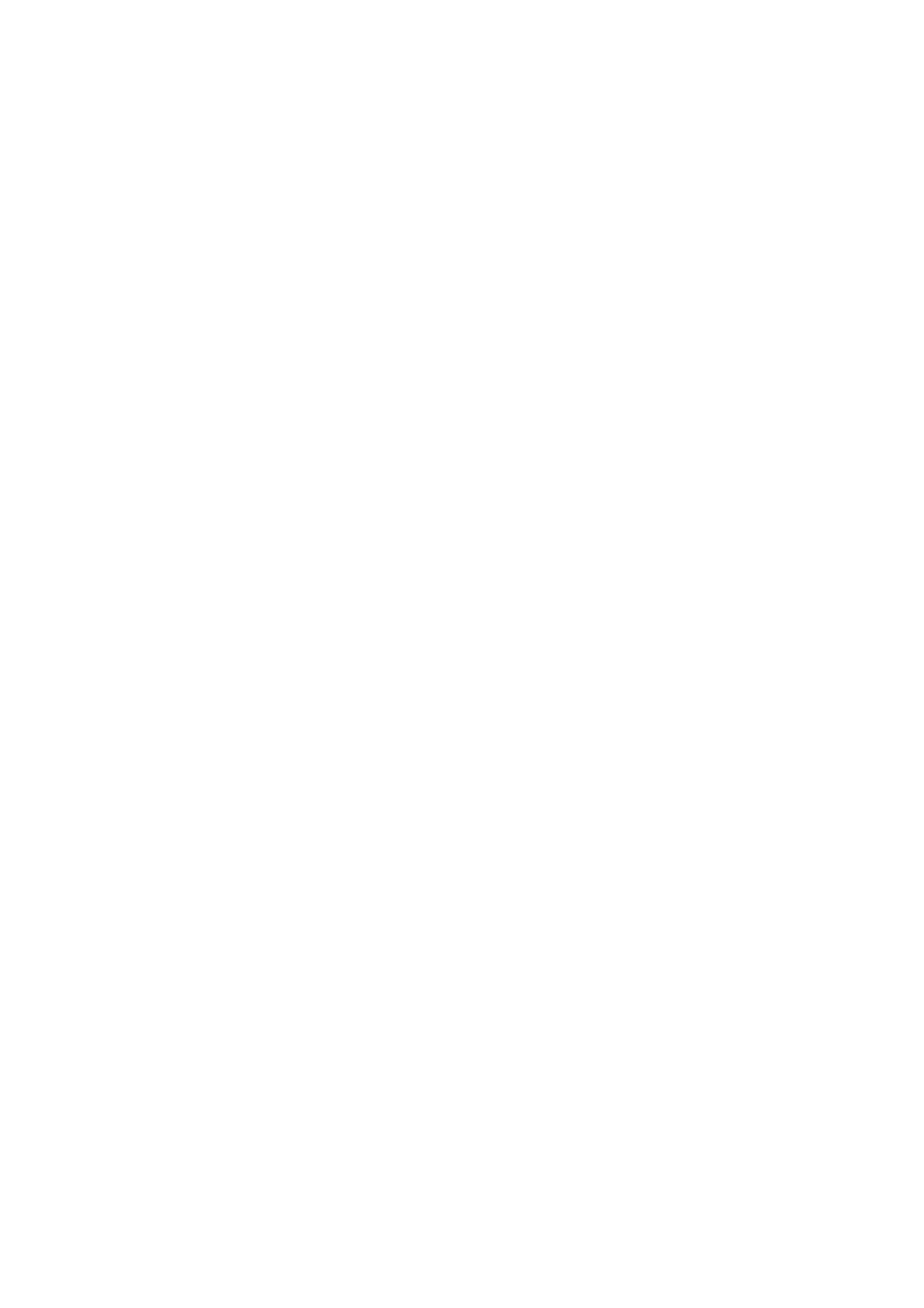#### **III**

No-one dared to remove the apple lodged in Gregor's flesh, so it remained there as a visible reminder of his injury. He had suffered it there for more than a month, and his condition seemed serious enough to remind even his father that Gregor, despite his current sad and revolting form, was a family member who could not be treated as an enemy. On the contrary, as a family there was a duty to swallow any revulsion for him and to be patient, just to be patient.

Because of his injuries, Gregor had lost much of his mobility - probably permanently. He had been reduced to the condition of an ancient invalid and it took him long, long minutes to crawl across his room - crawling over the ceiling was out of the question - but this deterioration in his condition was fully (in his opinion) made up for by the door to the living room being left open every evening. He got into the habit of closely watching it for one or two hours before it was opened and then, lying in the darkness of his room where he could not be seen from the living room, he could watch the family in the light of the dinner table and listen to their conversation - with everyone's permission, in a way, and thus quite differently from before.

They no longer held the lively conversations of earlier times, of course, the ones that Gregor always thought about with longing when he was tired and getting into the damp bed in some small hotel room. All of them were usually very quiet nowadays. Soon after dinner, his father would go to sleep in his chair; his mother and sister would urge each other to be quiet; his mother, bent deeply under the lamp, would sew fancy underwear for a fashion shop; his sister, who had taken a sales job, learned shorthand and French in the evenings so that she might be able to get a better position later on. Sometimes his father would wake up and say to Gregor's mother "you're doing so much sewing again today!", as if he did not know that he had been dozing - and then he would go back to sleep again while mother and sister would exchange a tired grin.

With a kind of stubbornness, Gregor's father refused to take his uniform off even at home; while his nightgown hung unused on its peg Gregor's father would slumber where he was, fully dressed, as if always ready to serve and expecting to hear the voice of his superior even here. The uniform had not been new to start with, but as a result of this it slowly became even shabbier despite the efforts of Gregor's mother and sister to look after it. Gregor would often spend the whole evening looking at all the stains on this coat, with its gold buttons always kept polished and shiny, while the old man in it would sleep, highly uncomfortable but peaceful.

As soon as it struck ten, Gregor's mother would speak gently to his father to wake him and try to persuade him to go to bed, as he couldn't sleep properly where he was and he really had to get his sleep if he was to be up at six to get to work. But since he had been in work he had become more obstinate and would always insist on staying longer at the table, even though he regularly fell asleep and it was then harder than ever to persuade him to exchange the chair for his bed. Then, however much mother and sister would importune him with little reproaches and warnings he would keep slowly shaking his head for a quarter of an hour with his eyes closed and refusing to get up. Gregor's mother would tug at his sleeve, whisper endearments into his ear, Gregor's sister would leave her work to help her mother, but nothing would have any effect on him. He would just sink deeper into his chair. Only when the two women took him under the arms he would abruptly open his eyes, look at them one after the other and say: "What a life! This is what peace I get in my old age!" And supported by the two women he would lift himself up carefully as if he were carrying the greatest load himself, let the women take him to the door, send them off and carry on by himself while Gregor's mother would throw down her needle and his sister her pen so that they could run after his father and continue being of help to him.

Who, in this tired and overworked family, would have had time to give more attention to Gregor than was absolutely necessary? The household budget became even smaller; so now the maid was dismissed; an enormous, thick-boned charwoman with white hair that flapped around her head came every morning and evening to do the heaviest work; everything else was looked after by Gregor's mother on top of the large amount of sewing work she did. Gregor even learned, listening to the evening conversation about what price they had hoped for, that several items of jewellery belonging to the family had been sold, even though both mother and sister had been very fond of wearing them at functions and celebrations. But the loudest complaint was that although the flat was much too big for their present circumstances, they could not move out of it, there was no imaginable way of transferring Gregor to the new address. He could see quite well, though, that there were more reasons than consideration for him that made it difficult for them to move, it would have been quite easy to transport him in any suitable crate with a few air holes in it; the main thing holding the family back from their decision to move was much more to do with their total despair, and the thought that they had been struck with a misfortune unlike anything experienced by anyone else they knew or were related to. They carried out absolutely everything that the world expects from poor people, Gregor's father brought bank employees their breakfast, his mother sacrificed herself by washing clothes for strangers, his sister ran back and forth behind her desk at the behest of the customers, but they just did not have the strength to do any more. And the injury in Gregor's back began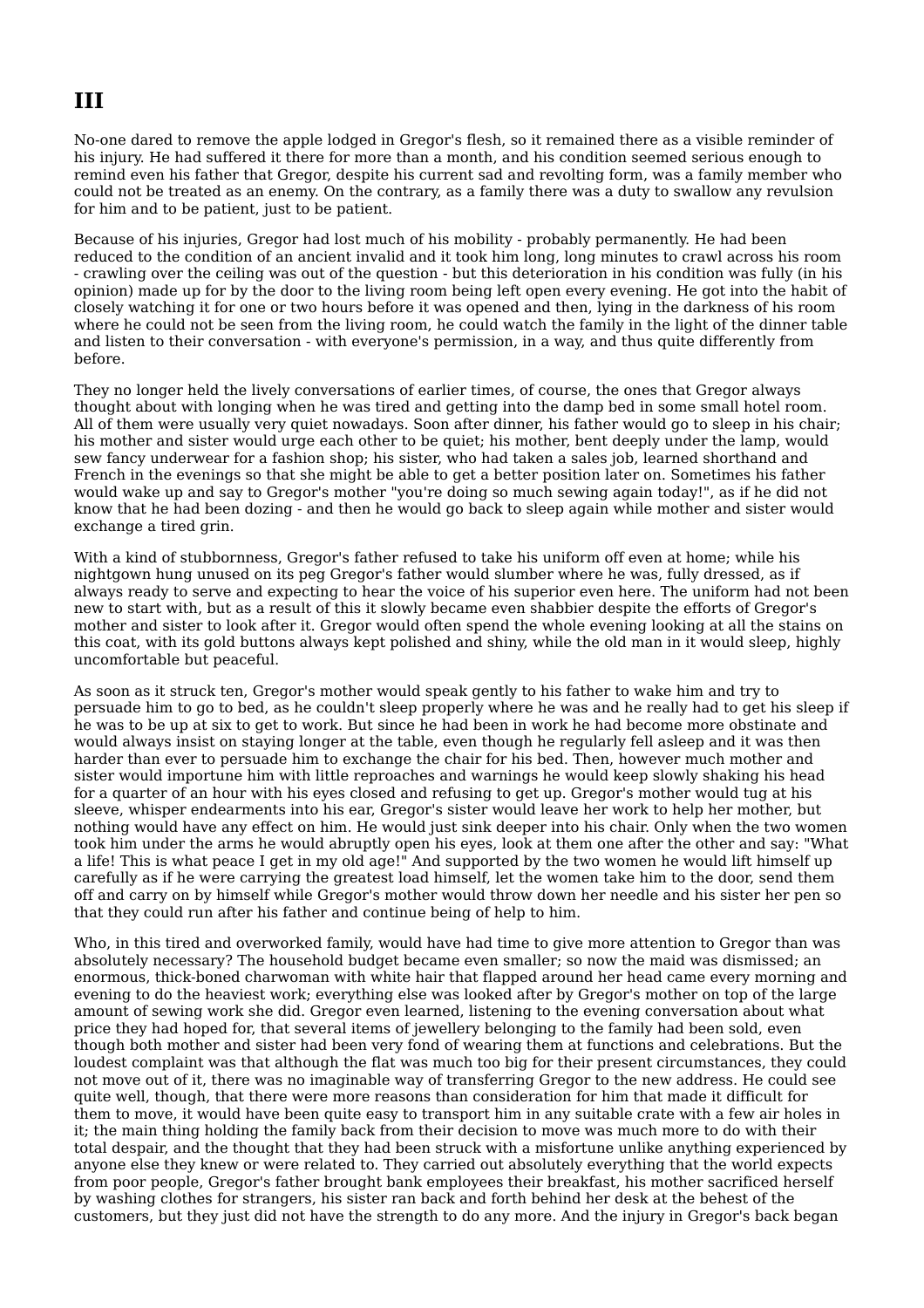to hurt as much as when it was new. After they had come back from taking his father to bed Gregor's mother and sister would now leave their work where it was and sit close together, cheek to cheek; his mother would point to Gregor's room and say "Close that door, Grete", and then, when he was in the dark again, they would sit in the next room and their tears would mingle, or they would simply sit there staring dry-eyed at the table.

Gregor hardly slept at all, either night or day. Sometimes he would think of taking over the family's affairs, just like before, the next time the door was opened; he had long forgotten about his boss and the chief clerk, but they would appear again in his thoughts, the salesmen and the apprentices, that stupid teaboy, two or three friends from other businesses, one of the chambermaids from a provincial hotel, a tender memory that appeared and disappeared again, a cashier from a hat shop for whom his attention had been serious but too slow, - all of them appeared to him, mixed together with strangers and others he had forgotten, but instead of helping him and his family they were all of them inaccessible, and he was glad when they disappeared. Other times he was not at all in the mood to look after his family, he was filled with simple rage about the lack of attention he was shown, and although he could think of nothing he would have wanted, he made plans of how he could get into the pantry where he could take all the things he was entitled to, even if he was not hungry. Gregor's sister no longer thought about how she could please him but would hurriedly push some food or other into his room with her foot before she rushed out to work in the morning and at midday, and in the evening she would sweep it away again with the broom, indifferent as to whether it had been eaten or - more often than not - had been left totally untouched. She still cleared up the room in the evening, but now she could not have been any quicker about it. Smears of dirt were left on the walls, here and there were little balls of dust and filth. At first, Gregor went into one of the worst of these places when his sister arrived as a reproach to her, but he could have stayed there for weeks without his sister doing anything about it; she could see the dirt as well as he could but she had simply decided to leave him to it. At the same time she became touchy in a way that was quite new for her and which everyone in the family understood - cleaning up Gregor's room was for her and her alone. Gregor's mother did once thoroughly clean his room, and needed to use several bucketfuls of water to do it - although that much dampness also made Gregor ill and he lay flat on the couch, bitter and immobile. But his mother was to be punished still more for what she had done, as hardly had his sister arrived home in the evening than she noticed the change in Gregor's room and, highly aggrieved, ran back into the living room where, despite her mothers raised and imploring hands, she broke into convulsive tears. Her father, of course, was startled out of his chair and the two parents looked on astonished and helpless; then they, too, became agitated; Gregor's father, standing to the right of his mother, accused her of not leaving the cleaning of Gregor's room to his sister; from her left, Gregor's sister screamed at her that she was never to clean Gregor's room again; while his mother tried to draw his father, who was beside himself with anger, into the bedroom; his sister, quaking with tears, thumped on the table with her small fists; and Gregor hissed in anger that no-one had even thought of closing the door to save him the sight of this and all its noise.

Gregor's sister was exhausted from going out to work, and looking after Gregor as she had done before was even more work for her, but even so his mother ought certainly not to have taken her place. Gregor, on the other hand, ought not to be neglected. Now, though, the charwoman was here. This elderly widow, with a robust bone structure that made her able to withstand the hardest of things in her long life, wasn't really repelled by Gregor. Just by chance one day, rather than any real curiosity, she opened the door to Gregor's room and found herself face to face with him. He was taken totally by surprise, no-one was chasing him but he began to rush to and fro while she just stood there in amazement with her hands crossed in front of her. From then on she never failed to open the door slightly every evening and morning and look briefly in on him. At first she would call to him as she did so with words that she probably considered friendly, such as "come on then, you old dung-beetle!", or "look at the old dung-beetle there!" Gregor never responded to being spoken to in that way, but just remained where he was without moving as if the door had never even been opened. If only they had told this charwoman to clean up his room every day instead of letting her disturb him for no reason whenever she felt like it! One day, early in the morning while a heavy rain struck the windowpanes, perhaps indicating that spring was coming, she began to speak to him in that way once again. Gregor was so resentful of it that he started to move toward her, he was slow and infirm, but it was like a kind of attack. Instead of being afraid, the charwoman just lifted up one of the chairs from near the door and stood there with her mouth open, clearly intending not to close her mouth until the chair in her hand had been slammed down into Gregor's back. "Aren't you coming any closer, then?", she asked when Gregor turned round again, and she calmly put the chair back in the corner.

Gregor had almost entirely stopped eating. Only if he happened to find himself next to the food that had been prepared for him he might take some of it into his mouth to play with it, leave it there a few hours and then, more often than not, spit it out again. At first he thought it was distress at the state of his room that stopped him eating, but he had soon got used to the changes made there. They had got into the habit of putting things into this room that they had no room for anywhere else, and there were now many such things as one of the rooms in the flat had been rented out to three gentlemen. These earnest gentlemen all three of them had full beards, as Gregor learned peering through the crack in the door one day - were painfully insistent on things' being tidy. This meant not only in their own room but, since they had taken a room in this establishment, in the entire flat and especially in the kitchen. Unnecessary clutter was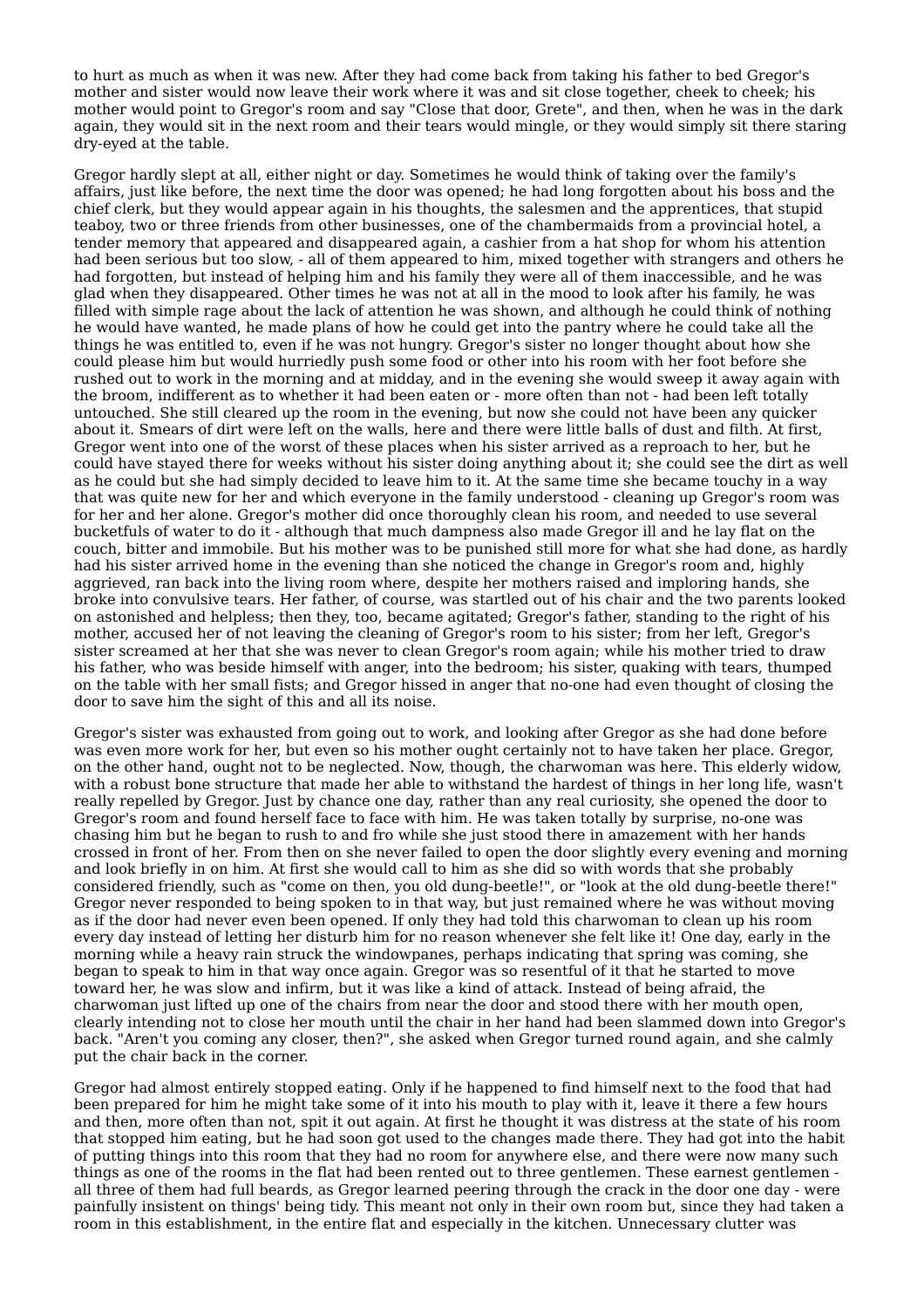something they could not tolerate, especially if it was dirty. They had moreover brought most of their own furnishings and equipment with them. For this reason, many things had become superfluous which, although they could not be sold, the family did not wish to discard. All these things found their way into Gregor's room. The dustbins from the kitchen found their way in there too. The charwoman was always in a hurry, and anything she couldn't use for the time being she would just chuck in there. He, fortunately, would usually see no more than the object and the hand that held it. The woman most likely meant to fetch the things back out again when she had time and the opportunity, or to throw everything out in one go, but what actually happened was that they were left where they landed when they had first been thrown unless Gregor made his way through the junk and moved it somewhere else. At first he moved it because, with no other room free where he could crawl about, he was forced to, but later on he came to enjoy it although moving about in that way left him sad and tired to death, and he would remain immobile for hours afterwards.

The gentlemen who rented the room would sometimes take their evening meal at home in the living room that was used by everyone, and so the door to this room was often kept closed in the evening. But Gregor found it easy to give up having the door open, he had, after all, often failed to make use of it when it was open and, without the family having noticed it, lain in his room in its darkest corner. One time, though, the charwoman left the door to the living room slightly open, and it remained open when the gentlemen who rented the room came in in the evening and the light was put on. They sat up at the table where, formerly, Gregor had taken his meals with his father and mother, they unfolded the serviettes and picked up their knives and forks. Gregor's mother immediately appeared in the doorway with a dish of meat and soon behind her came his sister with a dish piled high with potatoes. The food was steaming, and filled the room with its smell. The gentlemen bent over the dishes set in front of them as if they wanted to test the food before eating it, and the gentleman in the middle, who seemed to count as an authority for the other two, did indeed cut off a piece of meat while it was still in its dish, clearly wishing to establish whether it was sufficiently cooked or whether it should be sent back to the kitchen. It was to his satisfaction, and Gregor's mother and sister, who had been looking on anxiously, began to breathe again and smiled.

The family themselves ate in the kitchen. Nonetheless, Gregor's father came into the living room before he went into the kitchen, bowed once with his cap in his hand and did his round of the table. The gentlemen stood as one, and mumbled something into their beards. Then, once they were alone, they ate in near perfect silence. It seemed remarkable to Gregor that above all the various noises of eating their chewing teeth could still be heard, as if they had wanted to show Gregor that you need teeth in order to eat and it was not possible to perform anything with jaws that are toothless however nice they might be. "I'd like to eat something", said Gregor anxiously, "but not anything like they're eating. They do feed themselves. And here I am, dying!"

Throughout all this time, Gregor could not remember having heard the violin being played, but this evening it began to be heard from the kitchen. The three gentlemen had already finished their meal, the one in the middle had produced a newspaper, given a page to each of the others, and now they leant back in their chairs reading them and smoking. When the violin began playing they became attentive, stood up and went on tip-toe over to the door of the hallway where they stood pressed against each other. Someone must have heard them in the kitchen, as Gregor's father called out: "Is the playing perhaps unpleasant for the gentlemen? We can stop it straight away." "On the contrary", said the middle gentleman, "would the young lady not like to come in and play for us here in the room, where it is, after all, much more cosy and comfortable?" "Oh yes, we'd love to", called back Gregor's father as if he had been the violin player himself. The gentlemen stepped back into the room and waited. Gregor's father soon appeared with the music stand, his mother with the music and his sister with the violin. She calmly prepared everything for her to begin playing; his parents, who had never rented a room out before and therefore showed an exaggerated courtesy towards the three gentlemen, did not even dare to sit on their own chairs; his father leant against the door with his right hand pushed in between two buttons on his uniform coat; his mother, though, was offered a seat by one of the gentlemen and sat - leaving the chair where the gentleman happened to have placed it - out of the way in a corner.

His sister began to play; father and mother paid close attention, one on each side, to the movements of her hands. Drawn in by the playing, Gregor had dared to come forward a little and already had his head in the living room. Before, he had taken great pride in how considerate he was but now it hardly occurred to him that he had become so thoughtless about the others. What's more, there was now all the more reason to keep himself hidden as he was covered in the dust that lay everywhere in his room and flew up at the slightest movement; he carried threads, hairs, and remains of food about on his back and sides; he was much too indifferent to everything now to lay on his back and wipe himself on the carpet like he had used to do several times a day. And despite this condition, he was not too shy to move forward a little onto the immaculate floor of the living room.

No-one noticed him, though. The family was totally preoccupied with the violin playing; at first, the three gentlemen had put their hands in their pockets and come up far too close behind the music stand to look at all the notes being played, and they must have disturbed Gregor's sister, but soon, in contrast with the family, they withdrew back to the window with their heads sunk and talking to each other at half volume,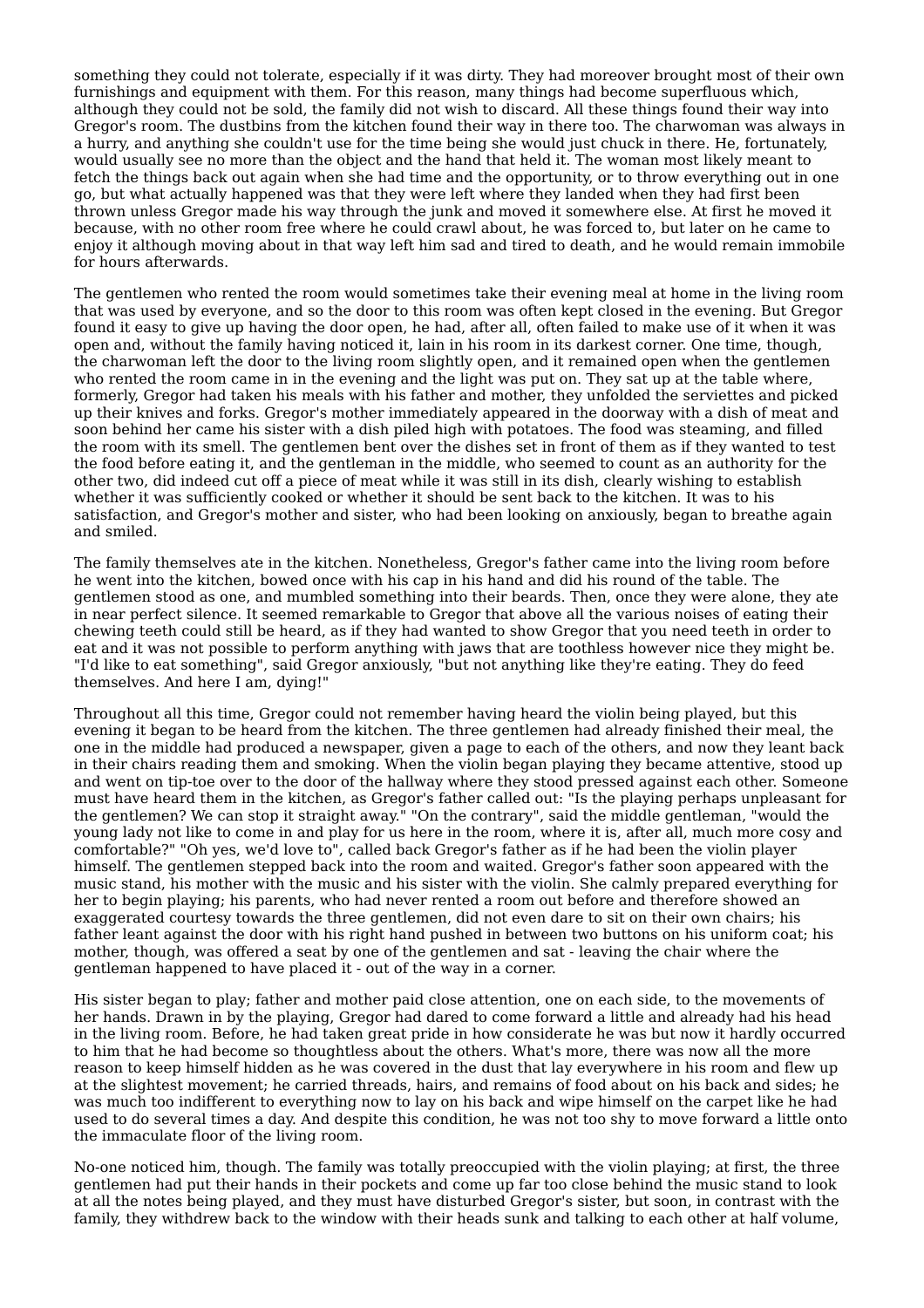and they stayed by the window while Gregor's father observed them anxiously. It really now seemed very obvious that they had expected to hear some beautiful or entertaining violin playing but had been disappointed, that they had had enough of the whole performance and it was only now out of politeness that they allowed their peace to be disturbed. It was especially unnerving, the way they all blew the smoke from their cigarettes upwards from their mouth and noses. Yet Gregor's sister was playing so beautifully. Her face was leant to one side, following the lines of music with a careful and melancholy expression. Gregor crawled a little further forward, keeping his head close to the ground so that he could meet her eyes if the chance came. Was he an animal if music could captivate him so? It seemed to him that he was being shown the way to the unknown nourishment he had been yearning for. He was determined to make his way forward to his sister and tug at her skirt to show her she might come into his room with her violin, as no-one appreciated her playing here as much as he would. He never wanted to let her out of his room, not while he lived, anyway; his shocking appearance should, for once, be of some use to him; he wanted to be at every door of his room at once to hiss and spit at the attackers; his sister should not be forced to stay with him, though, but stay of her own free will; she would sit beside him on the couch with her ear bent down to him while he told her how he had always intended to send her to the conservatory, how he would have told everyone about it last Christmas - had Christmas really come and gone already? - if this misfortune hadn't got in the way, and refuse to let anyone dissuade him from it. On hearing all this, his sister would break out in tears of emotion, and Gregor would climb up to her shoulder and kiss her neck, which, since she had been going out to work, she had kept free without any necklace or collar.

"Mr. Samsa!", shouted the middle gentleman to Gregor's father, pointing, without wasting any more words, with his forefinger at Gregor as he slowly moved forward. The violin went silent, the middle of the three gentlemen first smiled at his two friends, shaking his head, and then looked back at Gregor. His father seemed to think it more important to calm the three gentlemen before driving Gregor out, even though they were not at all upset and seemed to think Gregor was more entertaining than the violin playing had been. He rushed up to them with his arms spread out and attempted to drive them back into their room at the same time as trying to block their view of Gregor with his body. Now they did become a little annoyed, and it was not clear whether it was his father's behaviour that annoyed them or the dawning realisation that they had had a neighbour like Gregor in the next room without knowing it. They asked Gregor's father for explanations, raised their arms like he had, tugged excitedly at their beards and moved back towards their room only very slowly. Meanwhile Gregor's sister had overcome the despair she had fallen into when her playing was suddenly interrupted. She had let her hands drop and let violin and bow hang limply for a while but continued to look at the music as if still playing, but then she suddenly pulled herself together, lay the instrument on her mother's lap who still sat laboriously struggling for breath where she was, and ran into the next room which, under pressure from her father, the three gentlemen were more quickly moving toward. Under his sister's experienced hand, the pillows and covers on the beds flew up and were put into order and she had already finished making the beds and slipped out again before the three gentlemen had reached the room. Gregor's father seemed so obsessed with what he was doing that he forgot all the respect he owed to his tenants. He urged them and pressed them until, when he was already at the door of the room, the middle of the three gentlemen shouted like thunder and stamped his foot and thereby brought Gregor's father to a halt. "I declare here and now", he said, raising his hand and glancing at Gregor's mother and sister to gain their attention too, "that with regard to the repugnant conditions that prevail in this flat and with this family" - here he looked briefly but decisively at the floor - "I give immediate notice on my room. For the days that I have been living here I will, of course, pay nothing at all, on the contrary I will consider whether to proceed with some kind of action for damages from you, and believe me it would be very easy to set out the grounds for such an action." He was silent and looked straight ahead as if waiting for something. And indeed, his two friends joined in with the words: "And we also give immediate notice." With that, he took hold of the door handle and slammed the door.

Gregor's father staggered back to his seat, feeling his way with his hands, and fell into it; it looked as if he was stretching himself out for his usual evening nap but from the uncontrolled way his head kept nodding it could be seen that he was not sleeping at all. Throughout all this, Gregor had lain still where the three gentlemen had first seen him. His disappointment at the failure of his plan, and perhaps also because he was weak from hunger, made it impossible for him to move. He was sure that everyone would turn on him any moment, and he waited. He was not even startled out of this state when the violin on his mother's lap fell from her trembling fingers and landed loudly on the floor.

"Father, Mother", said his sister, hitting the table with her hand as introduction, "we can't carry on like this. Maybe you can't see it, but I can. I don't want to call this monster my brother, all I can say is: we have to try and get rid of it. We've done all that's humanly possible to look after it and be patient, I don't think anyone could accuse us of doing anything wrong."

"She's absolutely right", said Gregor's father to himself. His mother, who still had not had time to catch her breath, began to cough dully, her hand held out in front of her and a deranged expression in her eyes.

Gregor's sister rushed to his mother and put her hand on her forehead. Her words seemed to give Gregor's father some more definite ideas. He sat upright, played with his uniform cap between the plates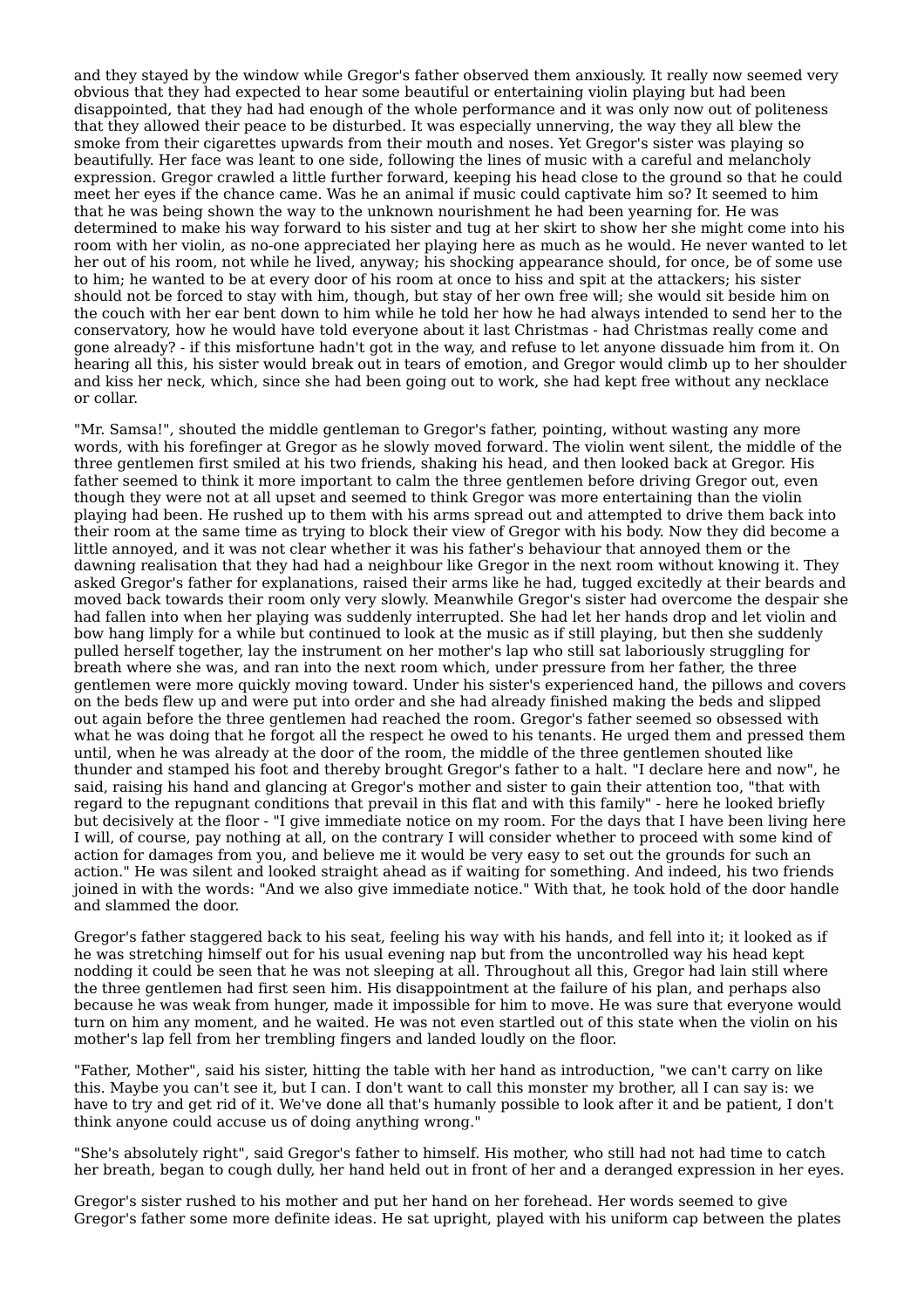left by the three gentlemen after their meal, and occasionally looked down at Gregor as he lay there immobile.

"We have to try and get rid of it", said Gregor's sister, now speaking only to her father, as her mother was too occupied with coughing to listen, "it'll be the death of both of you, I can see it coming. We can't all work as hard as we have to and then come home to be tortured like this, we can't endure it. I can't endure it any more." And she broke out so heavily in tears that they flowed down the face of her mother, and she wiped them away with mechanical hand movements.

"My child", said her father with sympathy and obvious understanding, "what are we to do?"

His sister just shrugged her shoulders as a sign of the helplessness and tears that had taken hold of her, displacing her earlier certainty.

"If he could just understand us", said his father almost as a question; his sister shook her hand vigorously through her tears as a sign that of that there was no question.

"If he could just understand us", repeated Gregor's father, closing his eyes in acceptance of his sister's certainty that that was quite impossible, "then perhaps we could come to some kind of arrangement with him. But as it is ..."

"It's got to go", shouted his sister, "that's the only way, Father. You've got to get rid of the idea that that's Gregor. We've only harmed ourselves by believing it for so long. How can that be Gregor? If it were Gregor he would have seen long ago that it's not possible for human beings to live with an animal like that and he would have gone of his own free will. We wouldn't have a brother any more, then, but we could carry on with our lives and remember him with respect. As it is this animal is persecuting us, it's driven out our tenants, it obviously wants to take over the whole flat and force us to sleep on the streets. Father, look, just look", she suddenly screamed, "he's starting again!" In her alarm, which was totally beyond Gregor's comprehension, his sister even abandoned his mother as she pushed herself vigorously out of her chair as if more willing to sacrifice her own mother than stay anywhere near Gregor. She rushed over to behind her father, who had become excited merely because she was and stood up half raising his hands in front of Gregor's sister as if to protect her.

But Gregor had had no intention of frightening anyone, least of all his sister. All he had done was begin to turn round so that he could go back into his room, although that was in itself quite startling as his painwracked condition meant that turning round required a great deal of effort and he was using his head to help himself do it, repeatedly raising it and striking it against the floor. He stopped and looked round. They seemed to have realised his good intention and had only been alarmed briefly. Now they all looked at him in unhappy silence. His mother lay in her chair with her legs stretched out and pressed against each other, her eyes nearly closed with exhaustion; his sister sat next to his father with her arms around his neck.

"Maybe now they'll let me turn round", thought Gregor and went back to work. He could not help panting loudly with the effort and had sometimes to stop and take a rest. No-one was making him rush any more, everything was left up to him. As soon as he had finally finished turning round he began to move straight ahead. He was amazed at the great distance that separated him from his room, and could not understand how he had covered that distance in his weak state a little while before and almost without noticing it. He concentrated on crawling as fast as he could and hardly noticed that there was not a word, not any cry, from his family to distract him. He did not turn his head until he had reached the doorway. He did not turn it all the way round as he felt his neck becoming stiff, but it was nonetheless enough to see that nothing behind him had changed, only his sister had stood up. With his last glance he saw that his mother had now fallen completely asleep.

He was hardly inside his room before the door was hurriedly shut, bolted and locked. The sudden noise behind Gregor so startled him that his little legs collapsed under him. It was his sister who had been in so much of a rush. She had been standing there waiting and sprung forward lightly, Gregor had not heard her coming at all, and as she turned the key in the lock she said loudly to her parents "At last!".

"What now, then?", Gregor asked himself as he looked round in the darkness. He soon made the discovery that he could no longer move at all. This was no surprise to him, it seemed rather that being able to actually move around on those spindly little legs until then was unnatural. He also felt relatively comfortable. It is true that his entire body was aching, but the pain seemed to be slowly getting weaker and weaker and would finally disappear altogether. He could already hardly feel the decayed apple in his back or the inflamed area around it, which was entirely covered in white dust. He thought back of his family with emotion and love. If it was possible, he felt that he must go away even more strongly than his sister. He remained in this state of empty and peaceful rumination until he heard the clock tower strike three in the morning. He watched as it slowly began to get light everywhere outside the window too. Then, without his willing it, his head sank down completely, and his last breath flowed weakly from his nostrils.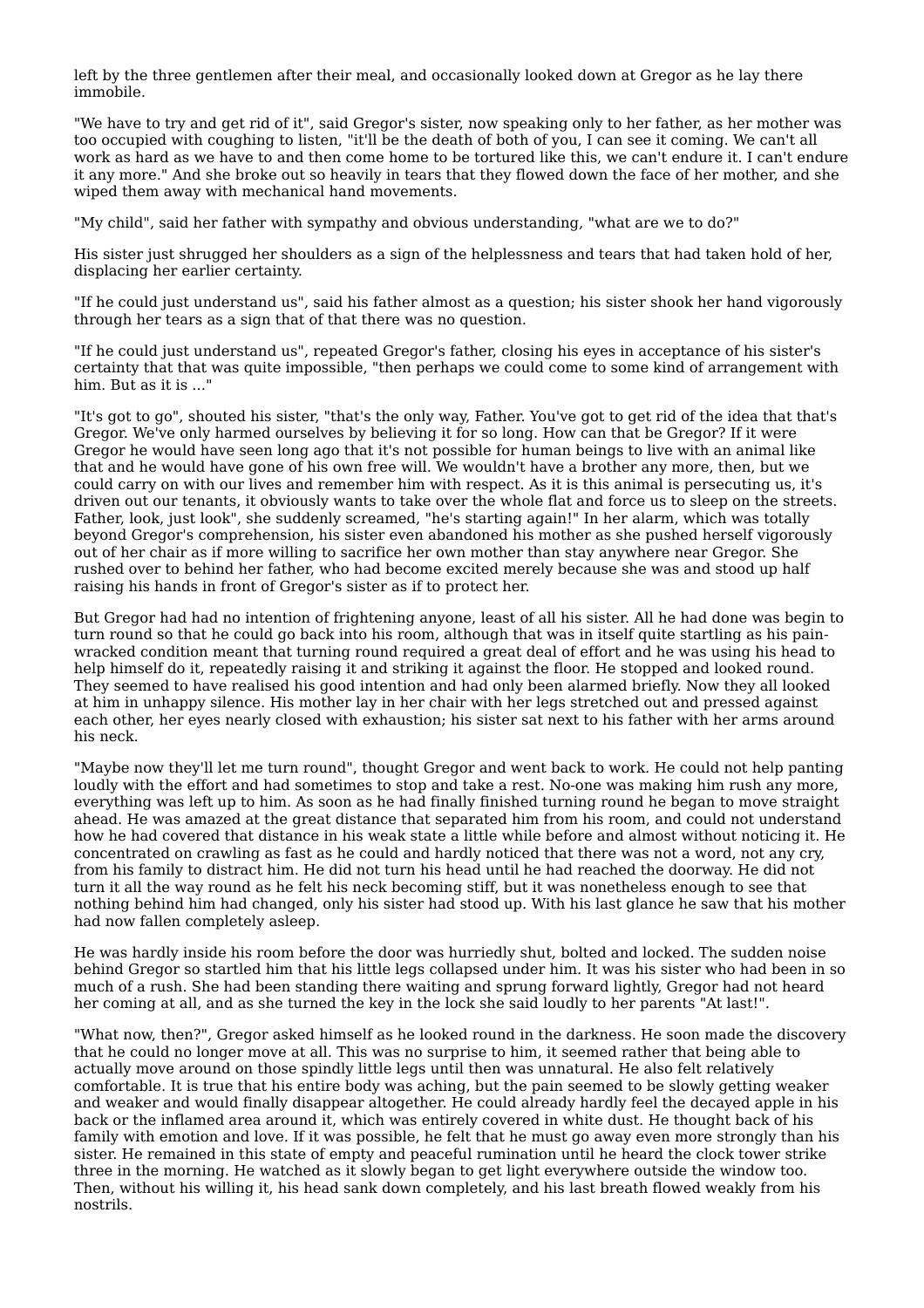When the cleaner came in early in the morning - they'd often asked her not to keep slamming the doors but with her strength and in her hurry she still did, so that everyone in the flat knew when she'd arrived and from then on it was impossible to sleep in peace - she made her usual brief look in on Gregor and at first found nothing special. She thought he was laying there so still on purpose, playing the martyr; she attributed all possible understanding to him. She happened to be holding the long broom in her hand, so she tried to tickle Gregor with it from the doorway. When she had no success with that she tried to make a nuisance of herself and poked at him a little, and only when she found she could shove him across the floor with no resistance at all did she start to pay attention. She soon realised what had really happened, opened her eyes wide, whistled to herself, but did not waste time to yank open the bedroom doors and shout loudly into the darkness of the bedrooms: "Come and 'ave a look at this, it's dead, just lying there, stone dead!"

Mr. and Mrs. Samsa sat upright there in their marriage bed and had to make an effort to get over the shock caused by the cleaner before they could grasp what she was saying. But then, each from his own side, they hurried out of bed. Mr. Samsa threw the blanket over his shoulders, Mrs. Samsa just came out in her nightdress; and that is how they went into Gregor's room. On the way they opened the door to the living room where Grete had been sleeping since the three gentlemen had moved in; she was fully dressed as if she had never been asleep, and the paleness of her face seemed to confirm this. "Dead?", asked Mrs. Samsa, looking at the charwoman enquiringly, even though she could have checked for herself and could have known it even without checking. "That's what I said", replied the cleaner, and to prove it she gave Gregor's body another shove with the broom, sending it sideways across the floor. Mrs. Samsa made a movement as if she wanted to hold back the broom, but did not complete it. "Now then", said Mr. Samsa, "let's give thanks to God for that". He crossed himself, and the three women followed his example. Grete, who had not taken her eyes from the corpse, said: "Just look how thin he was. He didn't eat anything for so long. The food came out again just the same as when it went in". Gregor's body was indeed completely dried up and flat, they had not seen it until then, but now he was not lifted up on his little legs, nor did he do anything to make them look away.

"Grete, come with us in here for a little while", said Mrs. Samsa with a pained smile, and Grete followed her parents into the bedroom but not without looking back at the body. The cleaner shut the door and opened the window wide. Although it was still early in the morning the fresh air had something of warmth mixed in with it. It was already the end of March, after all.

The three gentlemen stepped out of their room and looked round in amazement for their breakfasts; they had been forgotten about. "Where is our breakfast?", the middle gentleman asked the cleaner irritably. She just put her finger on her lips and made a quick and silent sign to the men that they might like to come into Gregor's room. They did so, and stood around Gregor's corpse with their hands in the pockets of their well-worn coats. It was now quite light in the room.

Then the door of the bedroom opened and Mr. Samsa appeared in his uniform with his wife on one arm and his daughter on the other. All of them had been crying a little; Grete now and then pressed her face against her father's arm.

"Leave my home. Now!", said Mr. Samsa, indicating the door and without letting the women from him. "What do you mean?", asked the middle of the three gentlemen somewhat disconcerted, and he smiled sweetly. The other two held their hands behind their backs and continually rubbed them together in gleeful anticipation of a loud quarrel which could only end in their favour. "I mean just what I said", answered Mr. Samsa, and, with his two companions, went in a straight line towards the man. At first, he stood there still, looking at the ground as if the contents of his head were rearranging themselves into new positions. "Alright, we'll go then", he said, and looked up at Mr. Samsa as if he had been suddenly overcome with humility and wanted permission again from Mr. Samsa for his decision. Mr. Samsa merely opened his eyes wide and briefly nodded to him several times. At that, and without delay, the man actually did take long strides into the front hallway; his two friends had stopped rubbing their hands some time before and had been listening to what was being said. Now they jumped off after their friend as if taken with a sudden fear that Mr. Samsa might go into the hallway in front of them and break the connection with their leader. Once there, all three took their hats from the stand, took their sticks from the holder, bowed without a word and left the premises. Mr. Samsa and the two women followed them out onto the landing; but they had had no reason to mistrust the men's intentions and as they leaned over the landing they saw how the three gentlemen made slow but steady progress down the many steps. As they turned the corner on each floor they disappeared and would reappear a few moments later; the further down they went, the more that the Samsa family lost interest in them; when a butcher's boy, proud of posture with his tray on his head, passed them on his way up and came nearer than they were, Mr. Samsa and the women came away from the landing and went, as if relieved, back into the flat.

They decided the best way to make use of that day was for relaxation and to go for a walk; not only had they earned a break from work but they were in serious need of it. So they sat at the table and wrote three letters of excusal, Mr. Samsa to his employers, Mrs. Samsa to her contractor and Grete to her principal. The cleaner came in while they were writing to tell them she was going, she'd finished her work for that morning. The three of them at first just nodded without looking up from what they were writing,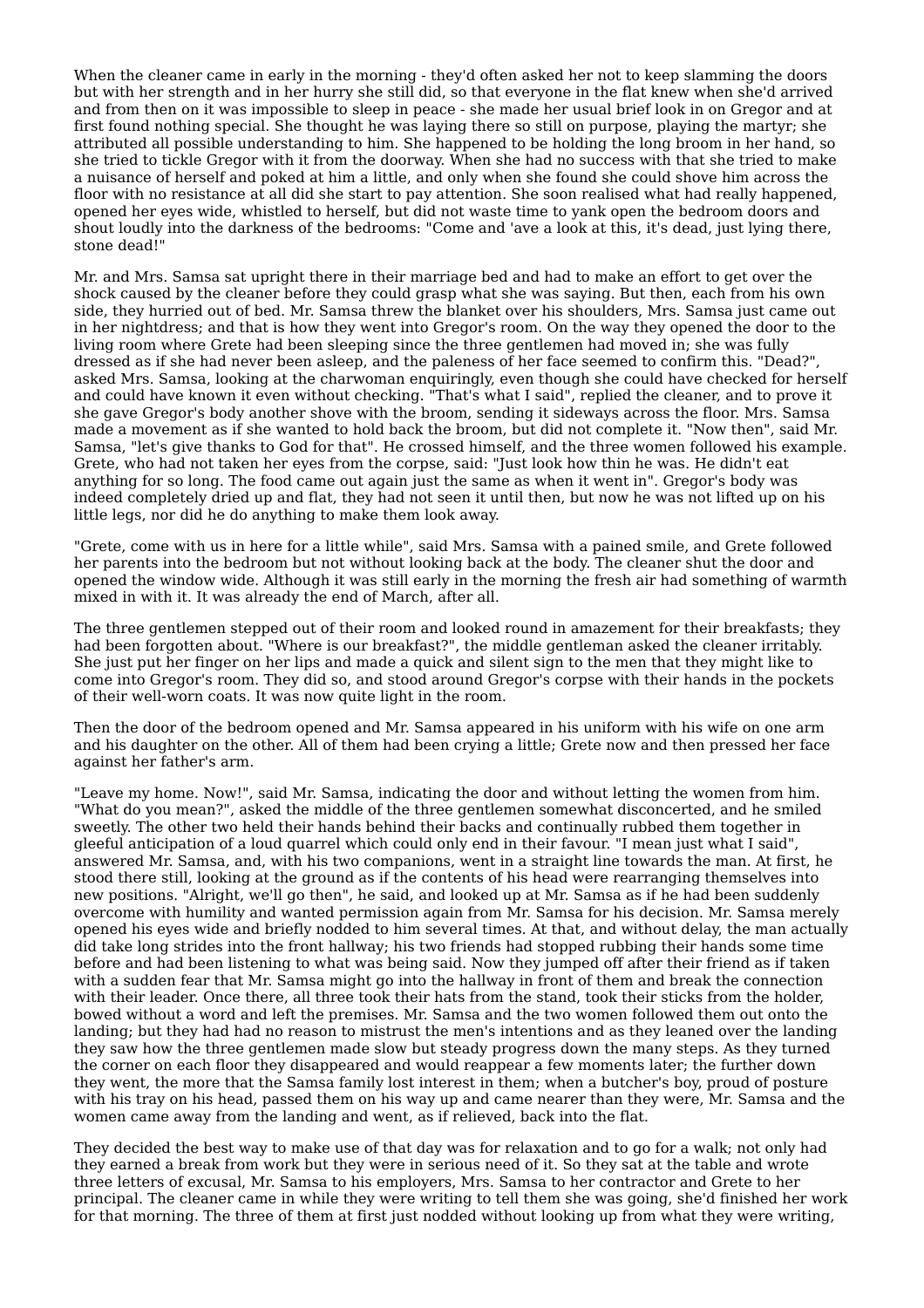and it was only when the cleaner still did not seem to want to leave that they looked up in irritation. "Well?", asked Mr. Samsa. The charwoman stood in the doorway with a smile on her face as if she had some tremendous good news to report, but would only do it if she was clearly asked to. The almost vertical little ostrich feather on her hat, which had been a source of irritation to Mr. Samsa all the time she had been working for them, swayed gently in all directions. "What is it you want then?", asked Mrs. Samsa, whom the cleaner had the most respect for. "Yes", she answered, and broke into a friendly laugh that made her unable to speak straight away, "well then, that thing in there, you needn't worry about how you're going to get rid of it. That's all been sorted out." Mrs. Samsa and Grete bent down over their letters as if intent on continuing with what they were writing; Mr. Samsa saw that the cleaner wanted to start describing everything in detail but, with outstretched hand, he made it quite clear that she was not to. So, as she was prevented from telling them all about it, she suddenly remembered what a hurry she was in and, clearly peeved, called out "Cheerio then, everyone", turned round sharply and left, slamming the door terribly as she went.

"Tonight she gets sacked", said Mr. Samsa, but he received no reply from either his wife or his daughter as the charwoman seemed to have destroyed the peace they had only just gained. They got up and went over to the window where they remained with their arms around each other. Mr. Samsa twisted round in his chair to look at them and sat there watching for a while. Then he called out: "Come here, then. Let's forget about all that old stuff, shall we. Come and give me a bit of attention". The two women immediately did as he said, hurrying over to him where they kissed him and hugged him and then they quickly finished their letters.

After that, the three of them left the flat together, which was something they had not done for months, and took the tram out to the open country outside the town. They had the tram, filled with warm sunshine, all to themselves. Leant back comfortably on their seats, they discussed their prospects and found that on closer examination they were not at all bad - until then they had never asked each other about their work but all three had jobs which were very good and held particularly good promise for the future. The greatest improvement for the time being, of course, would be achieved quite easily by moving house; what they needed now was a flat that was smaller and cheaper than the current one which had been chosen by Gregor, one that was in a better location and, most of all, more practical. All the time, Grete was becoming livelier. With all the worry they had been having of late her cheeks had become pale, but, while they were talking, Mr. and Mrs. Samsa were struck, almost simultaneously, with the thought of how their daughter was blossoming into a well built and beautiful young lady. They became quieter. Just from each other's glance and almost without knowing it they agreed that it would soon be time to find a good man for her. And, as if in confirmation of their new dreams and good intentions, as soon as they reached their destination Grete was the first to get up and stretch out her young body.

End of the Project Gutenberg EBook of Metamorphosis, by Franz Kafka Translated by David Wyllie.

\*\*\* END OF THIS PROJECT GUTENBERG EBOOK METAMORPHOSIS \*\*\*

\*\*\*\*\* This file should be named 5200-h.htm or 5200-h.zip \*\*\*\*\* This and all associated files of various formats will be found in: http://www.gutenberg.net/5/2/0/5200/

Updated editions will replace the previous one--the old editions will be renamed.

Creating the works from public domain print editions means that no one owns a United States copyright in these works, so the Foundation (and you!) can copy and distribute it in the United States without permission and without paying copyright royalties. Special rules, set forth in the General Terms of Use part of this license, apply to copying and distributing Project Gutenberg-tm electronic works to protect the PROJECT GUTENBERG-tm concept and trademark. Project Gutenberg is a registered trademark, and may not be used if you charge for the eBooks, unless you receive specific permission. If you do not charge anything for copies of this eBook, complying with the rules is very easy. You may use this eBook for nearly any purpose rules is very easy. You may use this eBook for nearly any purposuch as creation of derivative works, reports, performances and research. They may be modified and printed and given away--you may do practically ANYTHING with public domain eBooks. Redistribution is subject to the trademark license, especially commercial redistribution.

\*\*\* START: FULL LICENSE \*\*\*

THE FULL PROJECT GUTENBERG LICENSE PLEASE READ THIS BEFORE YOU DISTRIBUTE OR USE THIS WORK

To protect the Project Gutenberg-tm mission of promoting the free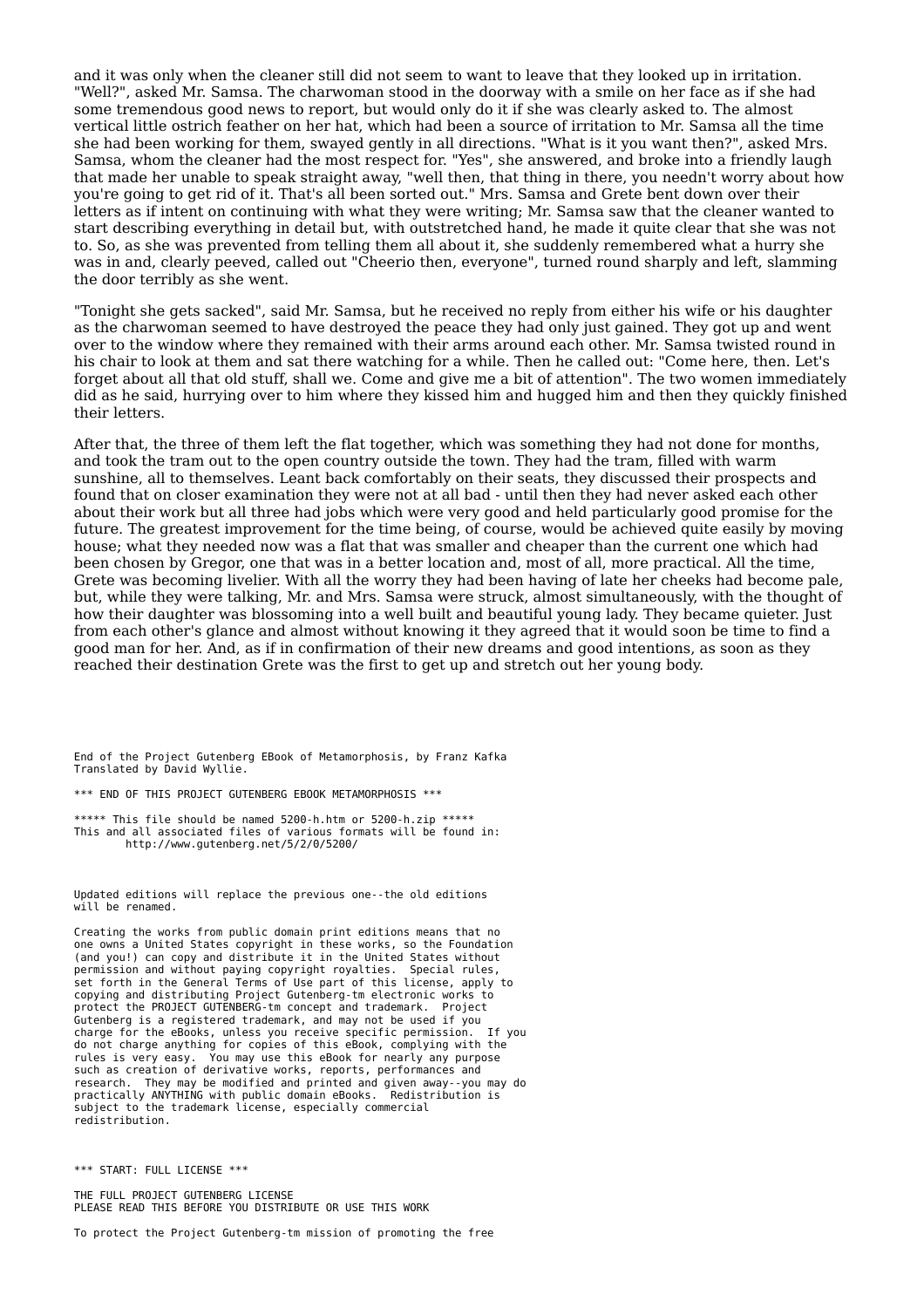distribution of electronic works, by using or distributing this work (or any other work associated in any way with the phrase "Project Gutenberg"), you agree to comply with all the terms of the Full Project Gutenberg-tm License (available with this file or online at http://gutenberg.net/license).

Section 1. General Terms of Use and Redistributing Project Gutenberg-tm electronic works

1.A. By reading or using any part of this Project Gutenberg-tm electronic work, you indicate that you have read, understand, agree to and accept all the terms of this license and intellectual property (trademark/copyright) agreement. If you do not agree to abide by all the terms of this agreement, you must cease using and return or destroy all copies of Project Gutenberg-tm electronic works in your possession. If you paid a fee for obtaining a copy of or access to a Project Gutenberg-tm electronic work and you do not agree to be bound by the terms of this agreement, you may obtain a refund from the person or entity to whom you paid the fee as set forth in paragraph 1.E.8.

"Project Gutenberg" is a registered trademark. It may only be used on or associated in any way with an electronic work by people who agree to be bound by the terms of this agreement. There are a few things that you can do with most Project Gutenberg-tm electronic works even without complying with the full terms of this agreement. See paragraph 1.C below. There are a lot of things you can do with Project Gutenberg-tm electronic works if you follow the terms of this agreement and help preserve free future access to Project Gutenberg-tm electronic works. See paragraph 1.E below.

The Project Gutenberg Literary Archive Foundation ("the Foundation" or PGLAF), owns a compilation copyright in the collection of Project Gutenberg-tm electronic works. Nearly all the individual works in the collection are in the public domain in the United States. If an individual work is in the public domain in the United States and you are located in the United States, we do not claim a right to prevent you from copying, distributing, performing, displaying or creating derivative works based on the work as long as all references to Project Gutenberg are removed. Of course, we hope that you will support the Project Gutenberg-tm mission of promoting free access to electronic works by freely sharing Project Gutenberg-tm works in compliance with the terms of this agreement for keeping the Project Gutenberg-tm name associated with the work. You can easily comply with the terms of this agreement by keeping this work in the same format with its attached full Project Gutenberg-tm License when you share it without charge with others. This particular work is one of the few copyrighted individual works included with the permission of the copyright holder. Information on the copyright owner for this particular work and the terms of use imposed by the copyright holder on this work are set forth at the beginning of this work.

1.D. The copyright laws of the place where you are located also govern what you can do with this work. Copyright laws in most countries are in a constant state of change. If you are outside the United States, check the laws of your country in addition to the terms of this agreement before downloading, copying, displaying, performing, distributing or creating derivative works based on this work or any other Project Gutenberg-tm work. The Foundation makes no representations concerning the copyright status of any work in any country outside the United States.

1.E. Unless you have removed all references to Project Gutenberg:

1.E.1. The following sentence, with active links to, or other immediate access to, the full Project Gutenberg-tm License must appear prominently whenever any copy of a Project Gutenberg-tm work (any work on which the phrase "Project Gutenberg" appears, or with which the phrase "Project Gutenberg" is associated) is accessed, displayed, performed, viewed, copied or distributed:

This eBook is for the use of anyone anywhere at no cost and with almost no restrictions whatsoever. You may copy it, give it away or re-use it under the terms of the Project Gutenberg License included with this eBook or online at www.gutenberg.net

If an individual Project Gutenberg-tm electronic work is derived from the public domain (does not contain a notice indicating that it is posted with permission of the copyright holder), the work can be copied and distributed to anyone in the United States without paying any fees or charges. If you are redistributing or providing access to a work with the phrase "Project Gutenberg" associated with or appearing on the work, you must comply either with the requirements of paragraphs 1.E.1 through 1.E.7 or obtain permission for the use of the work and the Project Gutenberg-tm trademark as set forth in paragraphs 1.E.8 or 1.E.9.

1.E.3. If an individual Project Gutenberg-tm electronic work is posted with the permission of the copyright holder, your use and distribution must comply with both paragraphs 1.E.1 through 1.E.7 and any additional terms imposed by the copyright holder. Additional terms will be linked to the Project Gutenberg-tm License for all works posted with the permission of the copyright holder found at the beginning of this work.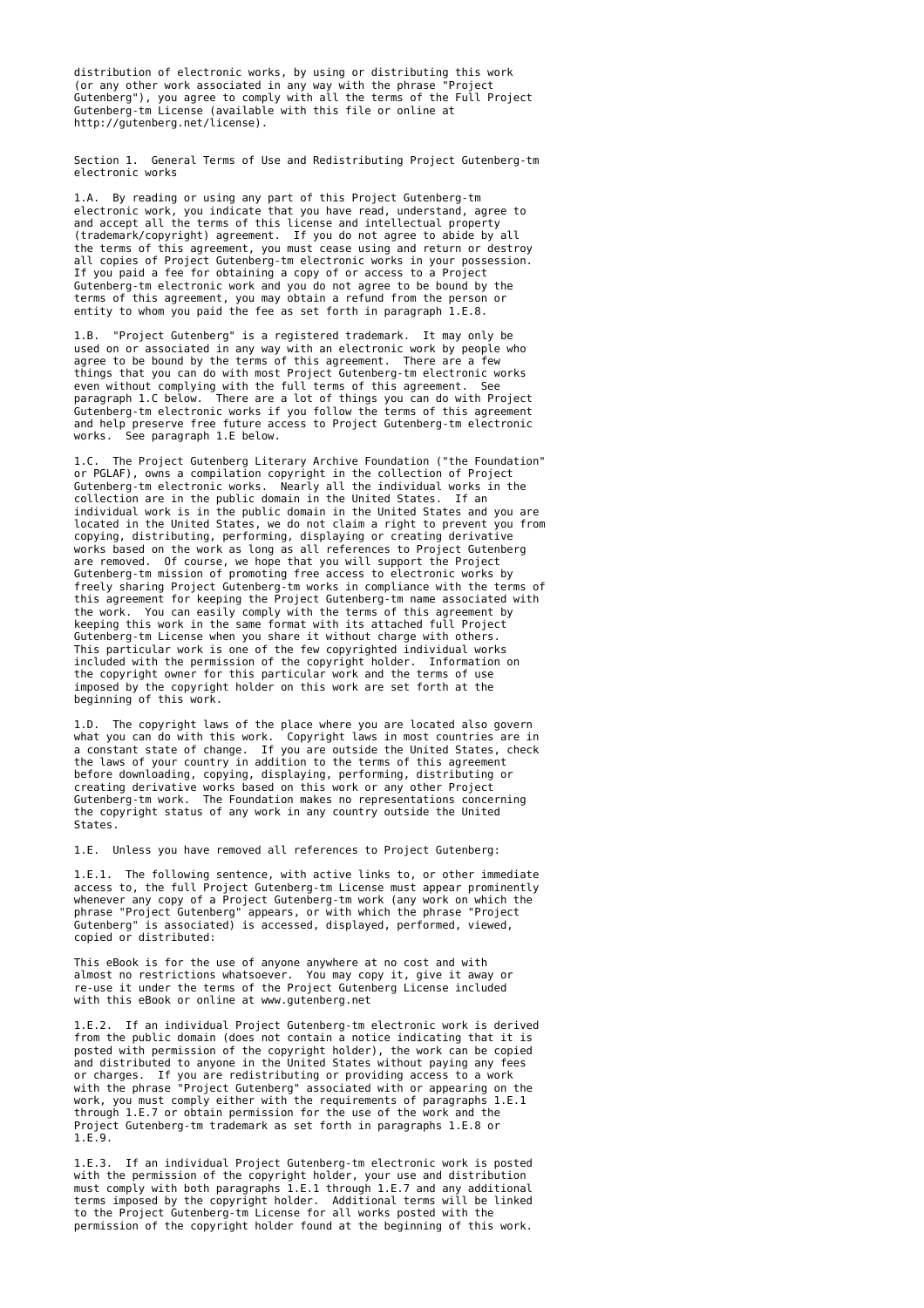1.E.4. Do not unlink or detach or remove the full Project Gutenberg-tm License terms from this work, or any files containing a part of this work or any other work associated with Project Gutenberg-tm.

1.E.5. Do not copy, display, perform, distribute or redistribute this electronic work, or any part of this electronic work, without prominently displaying the sentence set forth in paragraph 1.E.1 with active links or immediate access to the full terms of the Project Gutenberg-tm License.

1.E.6. You may convert to and distribute this work in any binary, compressed, marked up, nonproprietary or proprietary form, including any word processing or hypertext form. However, if you provide access to or distribute copies of a Project Gutenberg-tm work in a format other than "Plain Vanilla ASCII" or other format used in the official version posted on the official Project Gutenberg-tm web site (www.gutenberg.net), you must, at no additional cost, fee or expense to the user, provide a copy, a means of exporting a copy, or a means of obtaining a copy upon request, of the work in its original "Plain Vanilla ASCII" or other form. Any alternate format must include the full Project Gutenberg-tm License as specified in paragraph 1.E.1.

1.E.7. Do not charge a fee for access to, viewing, displaying, performing, copying or distributing any Project Gutenberg-tm works unless you comply with paragraph 1.E.8 or 1.E.9.

1.E.8. You may charge a reasonable fee for copies of or providing access to or distributing Project Gutenberg-tm electronic works provided that

- You pay a royalty fee of 20% of the gross profits you derive from the use of Project Gutenberg-tm works calculated using the method you already use to calculate your applicable taxes. The fee is owed to the owner of the Project Gutenberg-tm trademark, but he has agreed to donate royalties under this paragraph to the Project Gutenberg Literary Archive Foundation. Royalty payments must be paid within 60 days following each date on which you prepare (or are legally required to prepare) your periodic tax returns. Royalty payments should be clearly marked as such and sent to the Project Gutenberg Literary Archive Foundation at the address specified in Section 4, "Information about donations to the Project Gutenberg Literary Archive Foundation."
- You provide a full refund of any money paid by a user who notifies you in writing (or by e-mail) within 30 days of receipt that s/he does not agree to the terms of the full Project Gutenberg-tm License. You must require such a user to return or destroy all copies of the works possessed in a physical medium and discontinue all use of and all access to other copies of Project Gutenberg-tm works.
- You provide, in accordance with paragraph 1.F.3, a full refund of any money paid for a work or a replacement copy, if a defect in the electronic work is discovered and reported to you within 90 days of receipt of the work.
- You comply with all other terms of this agreement for free distribution of Project Gutenberg-tm works.

1.E.9. If you wish to charge a fee or distribute a Project Gutenberg-tm electronic work or group of works on different terms than are set forth in this agreement, you must obtain permission in writing from both the Project Gutenberg Literary Archive Foundation and Michael Hart, the owner of the Project Gutenberg-tm trademark. Contact the Foundation as set forth in Section 3 below.

#### 1.F.

1.F.1. Project Gutenberg volunteers and employees expend considerable effort to identify, do copyright research on, transcribe and proofread public domain works in creating the Project Gutenberg-tm collection. Despite these efforts, Project Gutenberg-tm electronic works, and the medium on which they may be stored, may contain "Defects," such as, but not limited to, incomplete, inaccurate or corrupt data, transcription errors, a copyright or other intellectual property infringement, a defective or damaged disk or other medium, a computer virus, or computer codes that damage or cannot be read by your equipment.

1.F.2. LIMITED WARRANTY, DISCLAIMER OF DAMAGES - Except for the "Right of Replacement or Refund" described in paragraph 1.F.3, the Project Gutenberg Literary Archive Foundation, the owner of the Project Gutenberg-tm trademark, and any other party distributing a Project Gutenberg-tm electronic work under this agreement, disclaim all liability to you for damages, costs and expenses, including legal fees. YOU AGREE THAT YOU HAVE NO REMEDIES FOR NEGLIGENCE, STRICT LIABILITY, BREACH OF WARRANTY OR BREACH OF CONTRACT EXCEPT THOSE PROVIDED IN PARAGRAPH F3. YOU AGREE THAT THE FOUNDATION, THE TRADEMARK OWNER, AND ANY DISTRIBUTOR UNDER THIS AGREEMENT WILL NOT BE LIABLE TO YOU FOR ACTUAL, DIRECT, INDIRECT, CONSEQUENTIAL, PUNITIVE OR INCIDENTAL DAMAGES EVEN IF YOU GIVE NOTICE OF THE POSSIBILITY OF SUCH **DAMAGE**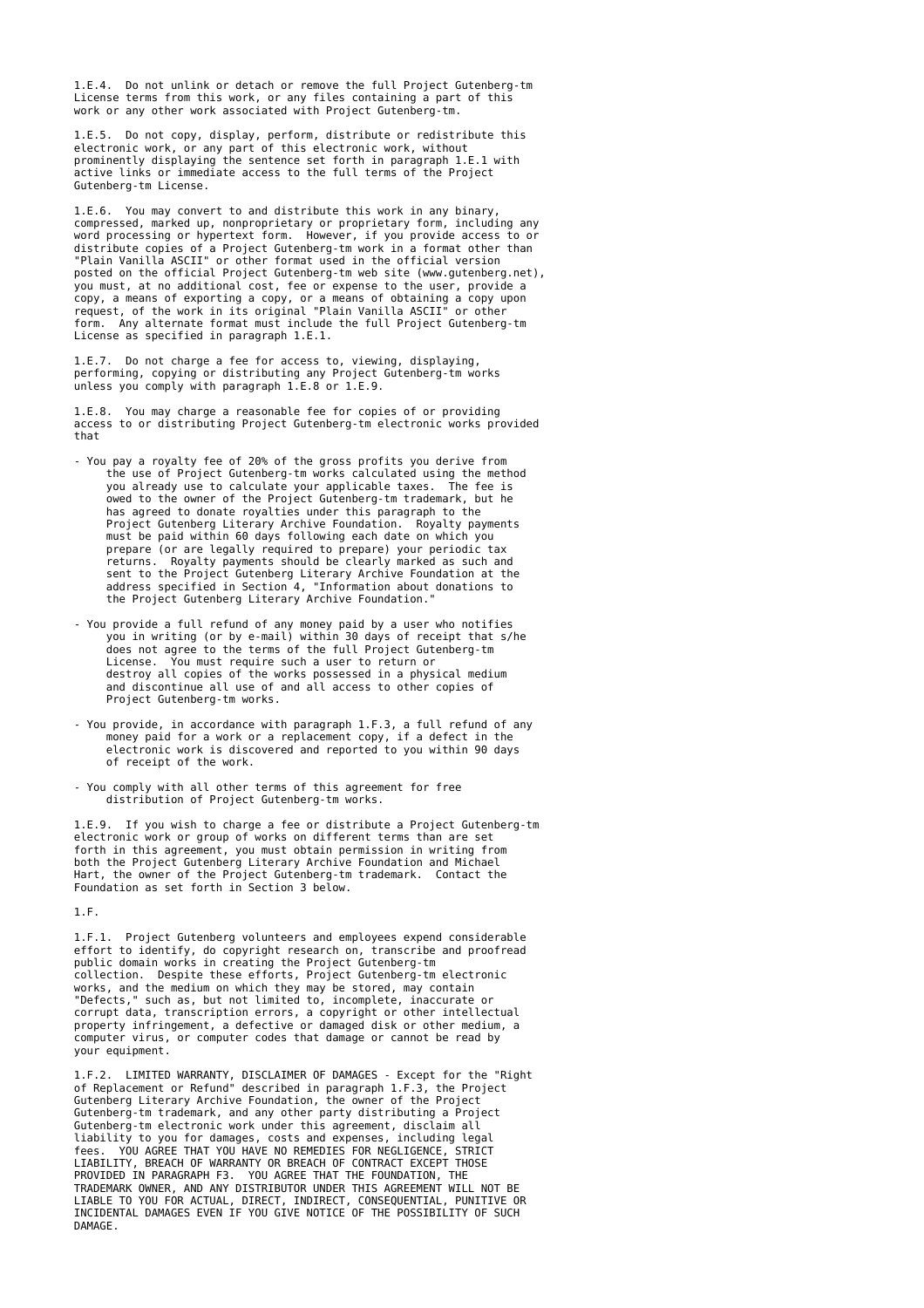1.F.3. LIMITED RIGHT OF REPLACEMENT OR REFUND - If you discover a defect in this electronic work within 90 days of receiving it, you can receive a refund of the money (if any) you paid for it by sending a written explanation to the person you received the work from. If you received the work on a physical medium, you must return the medium with your written explanation. The person or entity that provided you with the defective work may elect to provide a replacement copy in lieu of a refund. If you received the work electronically, the person or entity providing it to you may choose to give you a second opportunity to receive the work electronically in lieu of a refund. If the second copy is also defective, you may demand a refund in writing without further opportunities to fix the problem.

1.F.4. Except for the limited right of replacement or refund set forth in paragraph 1.F.3, this work is provided to you 'AS-IS,' WITH NO OTHER WARRANTIES OF ANY KIND, EXPRESS OR IMPLIED, INCLUDING BUT NOT LIMITED TO WARRANTIES OF MERCHANTIBILITY OR FITNESS FOR ANY PURPOSE.

1.F.5. Some states do not allow disclaimers of certain implied warranties or the exclusion or limitation of certain types of damages. If any disclaimer or limitation set forth in this agreement violates the law of the state applicable to this agreement, the agreement shall be interpreted to make the maximum disclaimer or limitation permitted by the applicable state law. The invalidity or unenforceability of any provision of this agreement shall not void the remaining provisions.

1.F.6. INDEMNITY - You agree to indemnify and hold the Foundation, the trademark owner, any agent or employee of the Foundation, anyone providing copies of Project Gutenberg-tm electronic works in accordance with this agreement, and any volunteers associated with the production, promotion and distribution of Project Gutenberg-tm electronic works, harmless from all liability, costs and expenses, including legal fees, that arise directly or indirectly from any of the following which you do or cause to occur: (a) distribution of this or any Project Gutenberg-tm work, (b) alteration, modification, or additions or deletions to any Project Gutenberg-tm work, and (c) any Defect you cause.

Section 2. Information about the Mission of Project Gutenberg-tm

Project Gutenberg-tm is synonymous with the free distribution of electronic works in formats readable by the widest variety of computers including obsolete, old, middle-aged and new computers. It exists because of the efforts of hundreds of volunteers and donations from people in all walks of life.

Volunteers and financial support to provide volunteers with the assistance they need, is critical to reaching Project Gutenberg-tm's goals and ensuring that the Project Gutenberg-tm collection will remain freely available for generations to come. In 2001, the Project Gutenberg Literary Archive Foundation was created to provide a secure and permanent future for Project Gutenberg-tm and future generations. To learn more about the Project Gutenberg Literary Archive Foundation and how your efforts and donations can help, see Sections 3 and 4 and the Foundation web page at http://www.pglaf.org.

Section 3. Information about the Project Gutenberg Literary Archive Foundation

The Project Gutenberg Literary Archive Foundation is a non profit  $501(c)(3)$  educational corporation organized under the laws of the state of Mississippi and granted tax exempt status by the Internal Revenue Service. The Foundation's EIN or federal tax identification number is 64-6221541. Its 501(c)(3) letter is posted at http://pglaf.org/fundraising. Contributions to the Project Gutenberg Literary Archive Foundation are tax deductible to the full extent permitted by U.S. federal laws and your state's laws.

The Foundation's principal office is located at 4557 Melan Dr. S. Fairbanks, AK, 99712., but its volunteers and employees are scattered throughout numerous locations. Its business office is located at 809 North 1500 West, Salt Lake City, UT 84116, (801) 596-1887, email business@pglaf.org. Email contact links and up to date contact information can be found at the Foundation's web site and official page at http://pglaf.org

For additional contact information: Dr. Gregory B. Newby Chief Executive and Director gbnewby@pglaf.org

Section 4. Information about Donations to the Project Gutenberg Literary Archive Foundation

Project Gutenberg-tm depends upon and cannot survive without wide spread public support and donations to carry out its mission of increasing the number of public domain and licensed works that can be freely distributed in machine readable form accessible by the widest array of equipment including outdated equipment. Many small donations (\$1 to \$5,000) are particularly important to maintaining tax exempt status with the IRS.